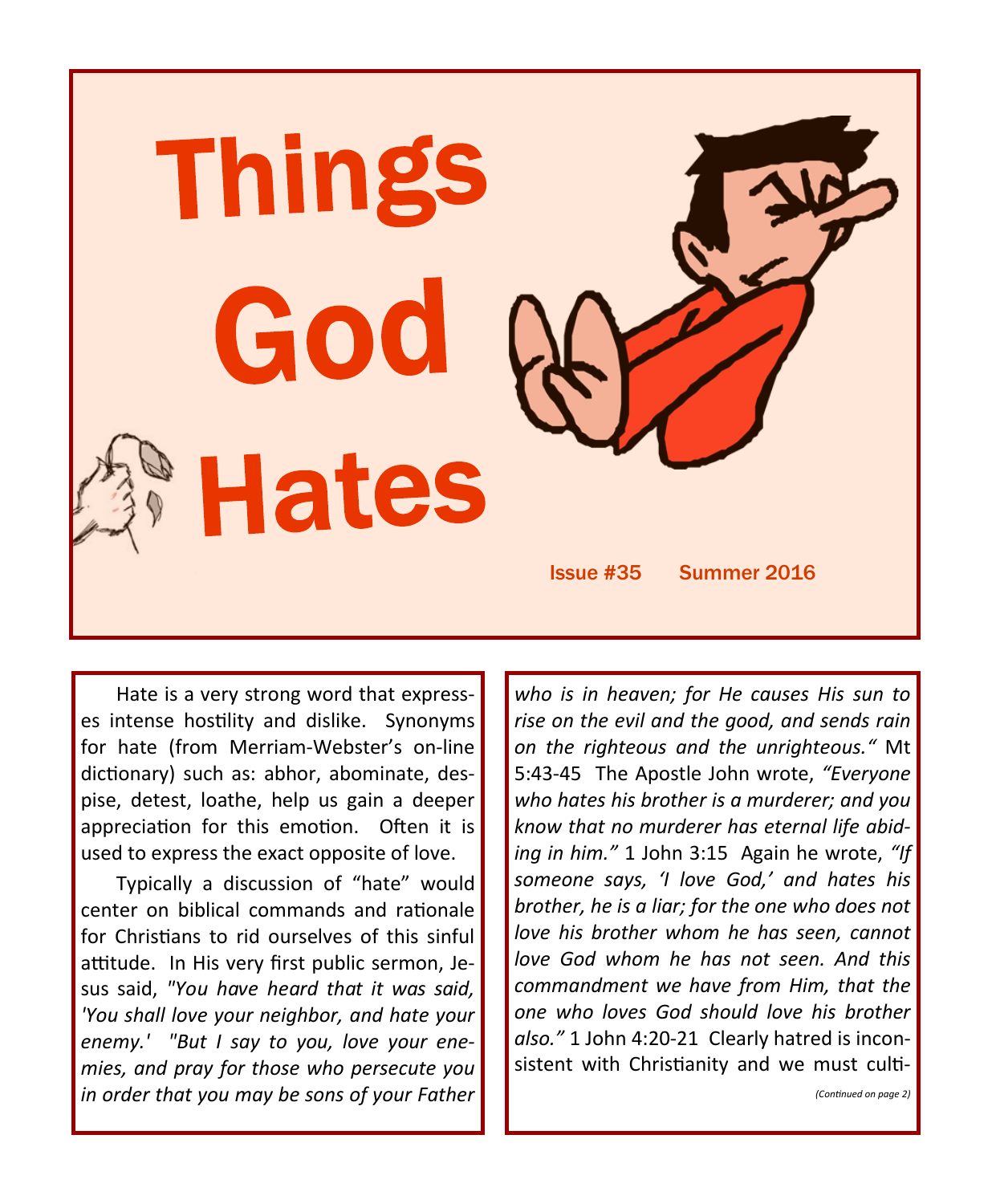| <b>Things God Hates</b>                                 |                         |
|---------------------------------------------------------|-------------------------|
| <b>Introduction</b><br>Phil Lumpkin                     | $\mathbf{1}$            |
| <b>Haughty Eyes</b><br><b>Fred Chance</b>               | $\overline{\mathbf{4}}$ |
| <b>A Lying Tongue</b><br><b>Gary Mangus</b>             | 5                       |
| <b>Shedding Innocent Blood</b><br><b>Mark Gray</b>      | 7                       |
| <b>Devising Wicked Plans</b><br><b>Ephriam Davis</b>    | 9                       |
| <b>Running Rapidly To Evil</b><br><b>Craig Sweet</b>    | 10                      |
| <b>False Witness</b><br><b>David Parks</b>              | 12                      |
| <b>Sowing Discord</b><br><b>Russ Ward</b>               | 14                      |
| <b>Divorce</b><br><b>Ron Gray</b>                       | 16                      |
| <b>Festivals &amp; Feasts</b><br><b>Carol Fertig</b>    | 17                      |
| <b>Deeds of the Nicolaitans</b><br><b>Steven Baxley</b> | 19                      |

vate the *"agape"* love of God (John 3:16) in our lives.

However, In this publication issue instead of dwelling on the sin of personal hatred, we want to focus on things God hates. Too often we hate all cand that typically centers on some particular person. On the other hand, God has identified sinful attitudes and actions that He abhors.

When He goes to the trouble of identifying things He hates, we would do well to understand exactly what these are and avoid them at all costs.

You may be familiar with Proverbs 6:16-19 which reads, *"There are six things which the Lord hates, yes, seven which are an abomination to Him: (1) haughty eyes, (2) a lying tongue, (3) and hands that shed innocent blood, (4) a heart that devises wicked plans, (5) feet that run rapidly to evil, (6) a false witness who utters lies, (7) and one who spreads strife among brothers."* (numbers added for clarity) This concise listing illustrates the focus of this issue. Articles that follow explore each of these seven, along with three additional examples of despicable sins. Once again, our objective is to highlight these sins that are an abomination to God and help us make these an abomination to us as well.

The ten sins we've selected don't constitute an exhaustive list, in fact there are over 40 things in the Scriptures identified as detestable to God. For instance other abominable sins include: Homosexuality (Lev 18:22; 1 Cor 6:9-11), witchcraft and sorcery (Deut 18:10), justifying the wicked and condemning the righteous (Prov 17:15), dishonesty (Deut 25:13 -16), and an item that's been in our news lately, transvestitism (Deut 22:5), along with many more.

There's a Latin term sometimes associated with business transactions called, *"caveat emptor."* This term is loosely defined as "let the buyer beware" and expresses the idea that one party to a bargain may be at an information disadvantage in the transaction and needs to be particularly vigilant to ensure that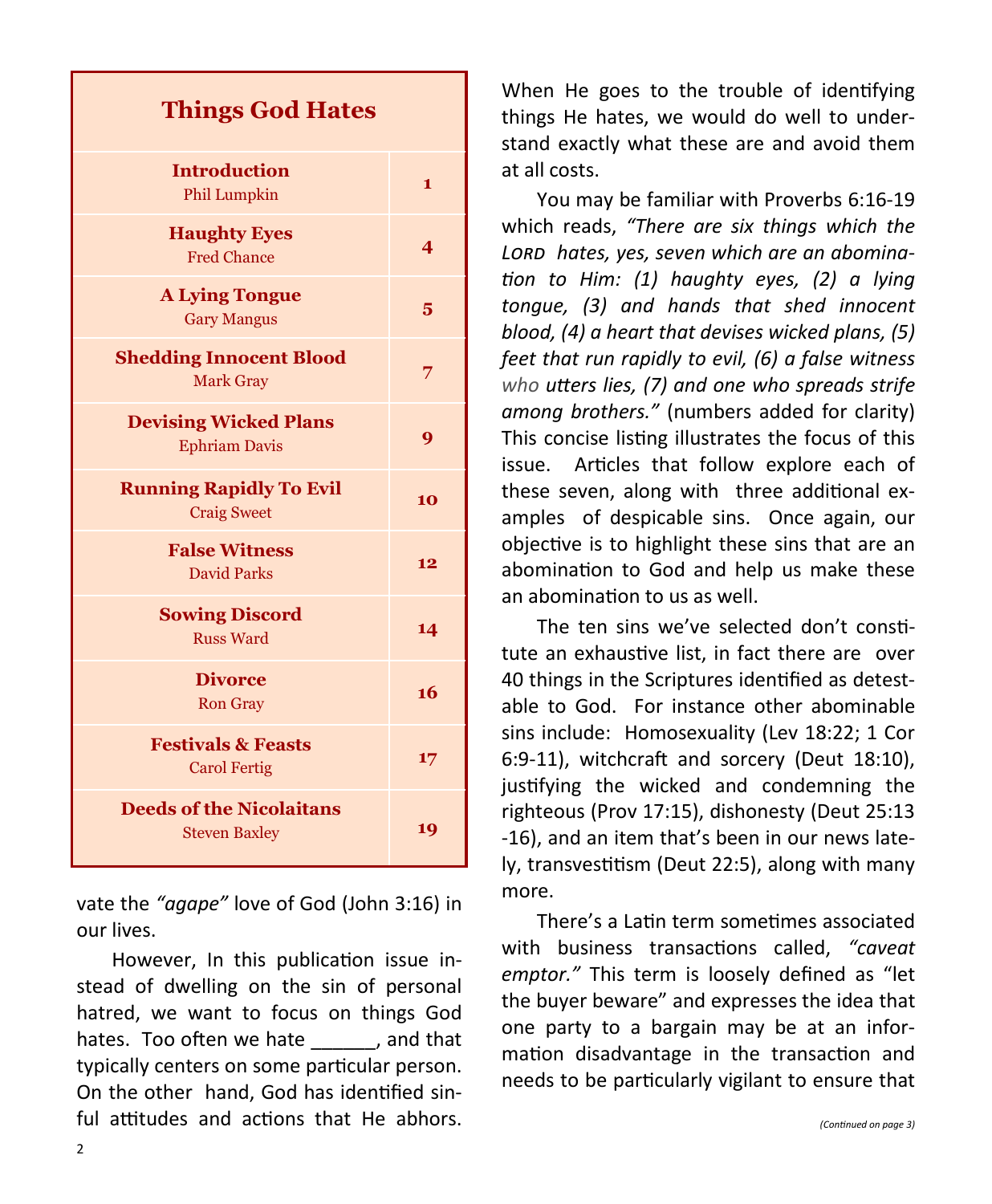he isn't hoodwinked with shoddy merchandise. God doesn't want us to be at an information disadvantage in our spiritual lives. In fact He plainly tells us what He considers to be sinfully shoddy. Few if any of us sets out to buy the poorest quality merchandise; similarly let's not set out to commit or inadvertently stumble into loathsome sins that infuriate our God.

I'm reminded of Paul's sobering thoughts in Romans chapter 1: "*For the wrath of God is revealed from heaven against all ungodliness and unrighteousness of men, who suppress the truth in unrighteousness, because that which is known about God is evident within them; for God made it evident to them. For since the creation of the world His invisible attributes, His eternal power and divine nature, have been clearly seen, being understood through what has been made, so that they are without excuse. For even though they knew God, they did not honor Him as God, or give thanks; but they became futile in their speculations, and their foolish heart was darkened. Professing to be wise, they became fools, and exchanged the glory of the incorruptible God for an image in the form of corruptible man and of birds and four -footed animals and crawling creatures. Therefore God gave them over in the lusts of their hearts to impurity, that their bodies might be dishonored among them. For they exchanged the truth of God for a lie, and worshiped and served the creature rather than the Creator, who is blessed forever. Amen.* Rom 1:18-25

Few of us intentionally seeks to "irk" the Creator of the universe, but often we have help. "Our *adversary, the devil, prowls* 

*about like a roaring lion, seeking someone to devour."* 1 Pet 5:8 Beginning with Eve in the Garden, he insidiously tempts and eggs us on to rebel, to elevate and serve ourselves; wasn't Eve enticed to "become like God?" (Gen 3:5) Peter continued his warning with, *"but resist him, firm in your faith, knowing that the same experiences of suffering are being accomplished by your brethren who are in the world."* 1 Pet 5:9

God wasn't pleased with Israel following their Egyptian bondage and, *"they were laid low in the wilderness. Now these things happened as examples for us, that we should not crave evil things, as they also craved. And do not be idolaters, as some of them were; as it is written, " The people sat down to eat and drink, and stood up to play. Nor let us act immorally, as some of them did, and twenty-three thousand fell in one day. Nor let us try the Lord, as some of them did, and were destroyed by the serpents. Nor grumble, as some of them did, and were destroyed by the destroyer. Now these things happened to them as an example, and they were written for our instruction, upon whom the ends of the ages have come. Therefore let him who thinks he stands take heed lest he fall. No temptation has overtaken you but such as is common to man; and God is faithful, who will not allow you to be tempted beyond what you are able, but with the temptation will provide the way of escape also, that you may be able to endure it."* 1 Cor 10:5b-13

Saul of Tarsus was told, *"It is hard for you to kick against the goads."* Acts 26:14 Likewise, its not smart to poke God in the eye.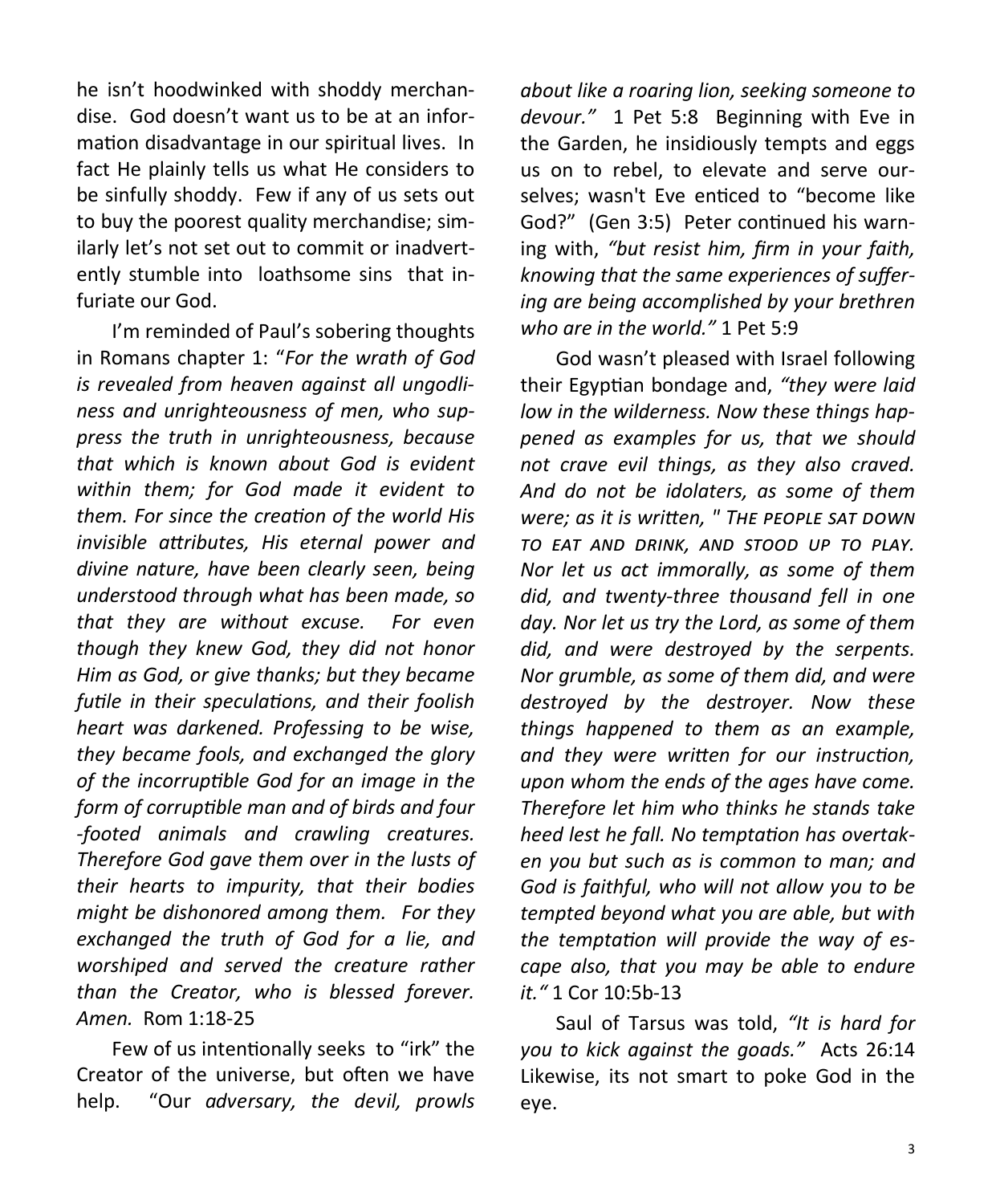## **Haughty Eyes**

#### Fred Chance

Haughty. I ask my granddaughter what this word means, her reply was "I don't know." She is not alone there are a lot of people that are in the same boat. Sad to say many are members of the family of God. This word is found fifteen times in the Bible. The dictionary tells us that being haughty is one that is "disdainfully proud, snobbish, scornfully arrogant, supercilious, lofty or noble." In Isaiah 3:16 *"Moreover the Lord saith, 'Because the daughters of Zion are haughty, and walk with stretched forth necks and wonton eyes, walking and mincing as they go, making a tinkling with their feet.'"* Have you ever met someone that is like that? I have, and let me hasten to say that this is not a person one likes to be around. In the New Testament the word is not found, but we are told in Luke 20:46, *"Beware of the scribes, which desire to walk in long robes, and love greetings in the markets, and the highest seats in the synagogues, and the chief rooms at feasts."*  These men would not even touch a burden with their little finger to help other people, but they wanted to appear holy before men. The highest seats were the place of honor. They wanted to be greeted with titles of honor in public places. These people were haughty. Jesus Christ condemns this kind of person. This is one of the things that God hates. In the NIV version of the Bible James 2:1-4 tells us, *"My brothers and sisters, believers in our glorious Lord Jesus Christ must not show favoritism. Suppose a man comes into your meeting wearing a gold ring and fine clothes, and a poor man* 

*in filthy old clothes also comes in. If you show special attention to the man wearing fine cloths and say 'Here is a good seat for you,' but say to the poor man, 'Ye stand there' or 'Sit on the floor by my feet' have you not discriminated among yourselves and become judges with evil thoughts?"* Here we find that God is not a respecter of persons and we must not be as well. (Acts 10:34) It was the custom of the Christians to meet on the first day of the week to worship God. Christians should make no distinction between rich people and poor people who come to the worship services of God. As a child of God we must treat all people the same, with love and kindness. We are not to be a respecter of persons. God accepted poor people, but rich people oppressed them. One has only to visit some of our modern courts today to see the disparity and treatment of rich people and poor people. The name of Christ is blasphemed and disgraced by those who do not accord Christian treatment to fellow human beings. James 2:10 tells us, *"For whosoever shall keep the whole law, and yet offend in one point, he is guilty of all."* Here we find that a respecter of persons is guilty of the whole law. God, who gave one commandment, gave other commands also. If we break one, you sin against the Lawgiver. It is not stated in the Bible that if we break one command , we might as well go ahead and break all the others, nor is it stated that it is just as bad to break one commandment as to break all of them. It is taught though that if we break one commandment, we are in rebellion to God. It has to do with one's attitude. The same is true in regards to being haughty. A bad attitude is going to keep a lot of souls out of Heaven. Think on these things.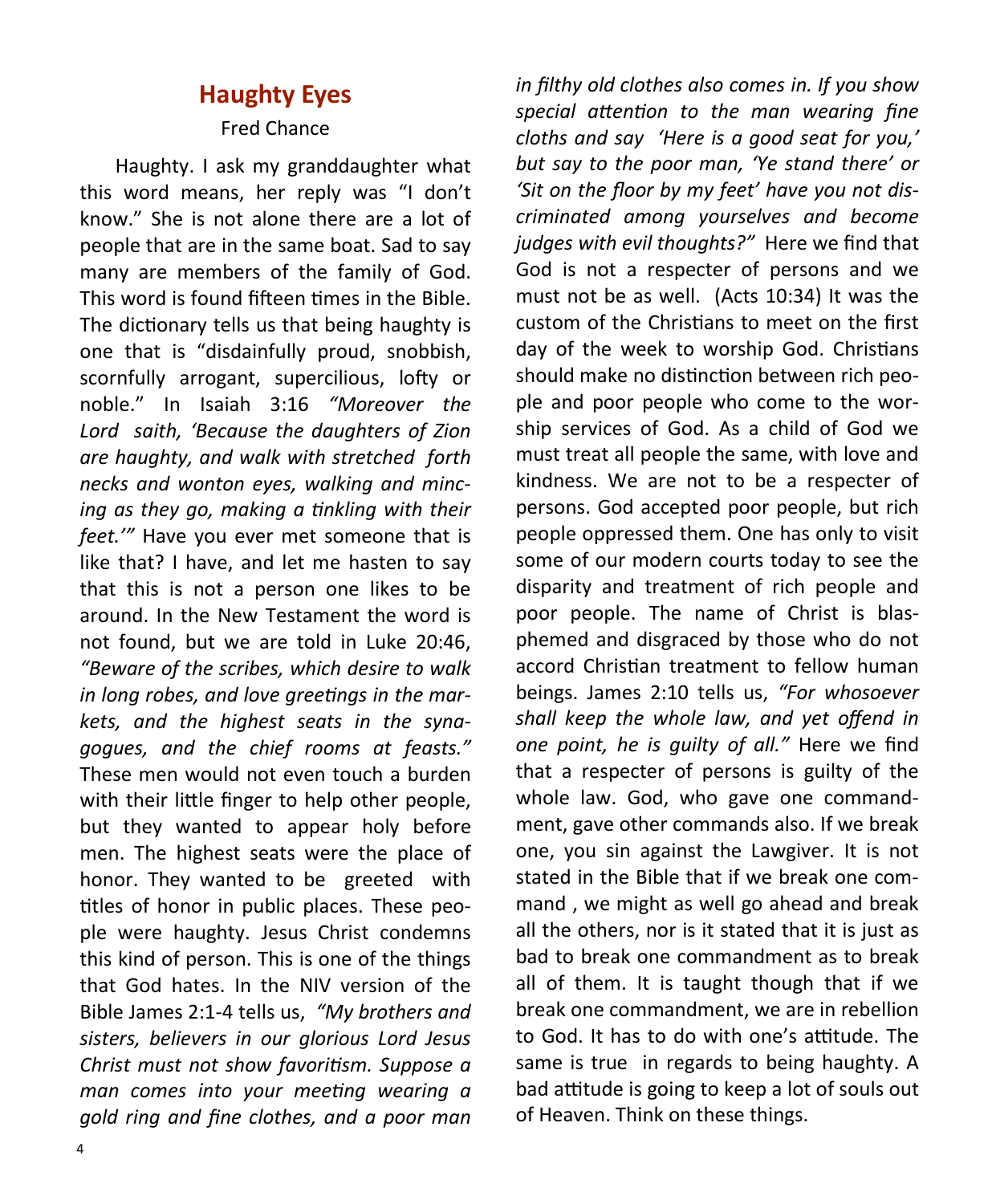# **A Lying Tongue**

### Gary Mangus

A "lying tongue" can be defined as a person who is willing to speak a falsehood of any kind. A simple definition of a lie is "a false statement deliberately presented as being true; a falsehood."

Some types of lies are: Lying to gain money, a favor, an award, or try to position oneself to be better than another. Lying about ourselves or something to deceive others will cause damage to ourselves. Soon the lie or lies will be found out and people will know that you lied. Proverbs 21:6 has this to say about this type of lie: *"The getting of treasures by a lying tongue is a fleeting vapor and a snare of death."*

Lying about another person before others not only deceives but it affects that other person's reputation and can cause significant damage to that person. Lying about another person is the sin of bearing false witness and also is sixth in the list of things that God hates in Proverbs 6:16-19.

When we give our word that we will do something, but have no intention of doing it, it is a lie. If we speak the truth, our word should mean something. When we make a commitment to a neighbor, co-worker, a friend, our family, a fellow Christian, and especially to God; we need to ensure first that we can do it, before making the commitment.

For example, if we tell someone we will call them back tomorrow, yet we have no intention of calling, then we have lied. However, if we really intended to call, but was unable to do so due to circumstances, then when we call back later saying, "I was so busy, I really meant to call . . ." In this case we technically did not lie. However if this becomes a pattern for us, then we need to choose our words carefully when we make commitments. Instead it would have been better to say something like this, "I will *try* to call you back tomorrow." When we say things in haste, we can easily fall into telling lies as Proverbs 10:19 states: *"When words are many, transgression is not lacking, but whoever restrains his lips is prudent."* 

When commitments or vows are made to God, there should be no delay in paying them. We are warned in Deuteronomy 23:21-23: *"If you make a vow to the LORD your God, you shall not delay fulfilling it, for the LORD your God will surely require it of you, and you will be guilty of sin. But if you refrain from vowing, you will not be guilty of sin. You shall be careful to do what has passed your lips, for you have voluntarily vowed to the LORD your God what you have promised with your mouth."*

Giving praise or saying someone is good at something when you know it is false is a lie. If you listen to the world, they will say a white lie is better than telling the truth and everyone does it. For example, if you compliment Mary, about "How pretty her hair looks today!" when you don't believe it, you may hurt Mary because she does not believe you! Instead we need to get to know her better so that we can say things we know are the truth about her. If we don't have anything to say with love and truthfulness, then we would be better off not saying anything! Proverbs 26:28 provides this gem of wisdom: *"A lying tongue hates its victims, (Continued on page 6)*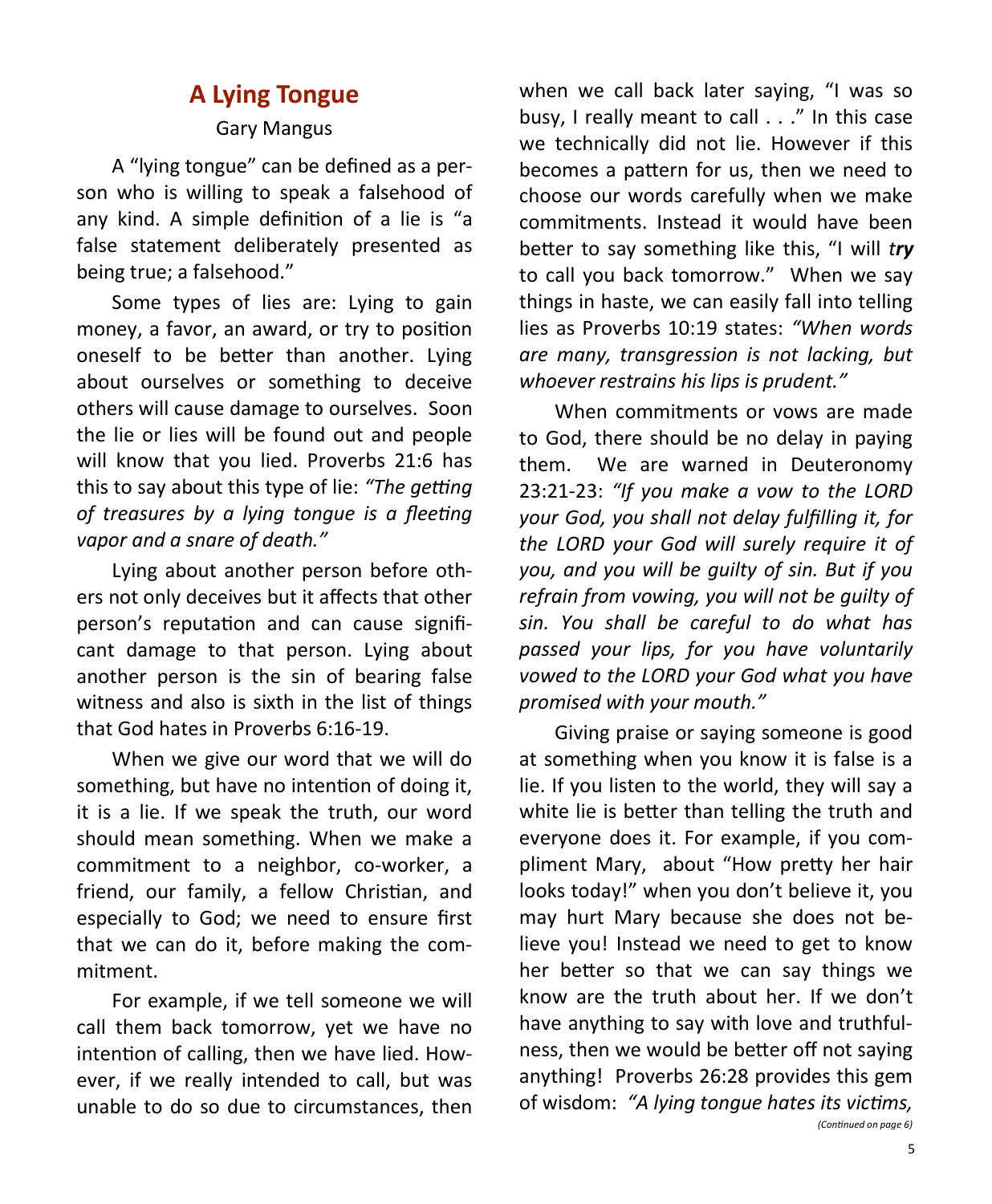#### *and a flattering mouth works ruin."*

Making a statement about God, Jesus, or the Gospel, that cannot be supported by Scripture is a false teaching. Paul warns in Galatians 1:6-8, *"I am astonished that you are so quickly deserting him who called you in the grace of Christ and are turning to a different gospel—not that there is another one, but; See there are some who trouble you and want to distort the gospel of Christ. But even if we or an angel from heaven should preach to you a gospel contrary to the one we preached to you, let him be accursed."* In 1 Timothy 1:3-7 Paul urged Timothy *". . . to charge certain persons not to teach any different doctrine, nor to devote themselves to myths and endless genealogies, which promote speculations rather than the stewardship from God that is by faith. The aim of our charge is love that issues from a pure heart and a good conscience and a sincere faith. Certain persons, by swerving from these, have wandered away into vain discussion, desiring to be teachers of the law, without understanding either what they are saying or the things about which they make confident assertions."*

The resulting destruction and bad consequence from telling a lie can be great! An interesting example is in Genesis 3:3-6, that the first lie recorded in the bible was not done by Adam or Eve. But by the cunning serpent deceiving Eve by telling her *"You will not surely die"* and *"you will be like God knowing good and evil"* when she eats fruit of the tree that God told her not to eat. Being deceived by the lie, Eve ate the fruit of the tree of the knowledge of good and evil, and Adam also ate the fruit and thus sin was introduced into the world. As a direct consequence of this sin, we know that our physical body will die and spiritual death is also possible if we are not faithful. Like the serpent, if we tell lies we can impact others and may cause them to sin.

Unfortunately we learn to lie at an early age from just growing up. In observing my grandchildren in the last four years, they were quick to lie about things because of something they wanted or trying to avoid taking responsibility for something they did. If I asked them to stop what they like doing and clean up their room, they would say something like "I already did it," or when I asked who did this, the guilty one would say, "She did it, I didn't do it." And they were quick to lie to each other. And often it was hard to get them to own up to telling a lie and another lie was offered to cover up the first lie. I know I learned to tell lies as a child and I received more than just a few spankings from my father for lying. I think as children get more advanced in their lies, it is harder for us as parents to tell the difference and often lies go unpunished or corrected.

Lying is like a contagious disease spreading quickly. And often the influence and stories we get from friends, media, politics, and everything the world communicates, we can't take for face value because we find lies are being promoted instead. As we hear more and more lies, and if not careful, we can speak a lie or spread a lie in the moment. We have to watch ourselves and take notice when we tell a lie so that we can correct the lie immediately and then ask for forgiveness. The more we lie, the easier it becomes to lie again and again. At some point, we may even *(Continued on page 7)*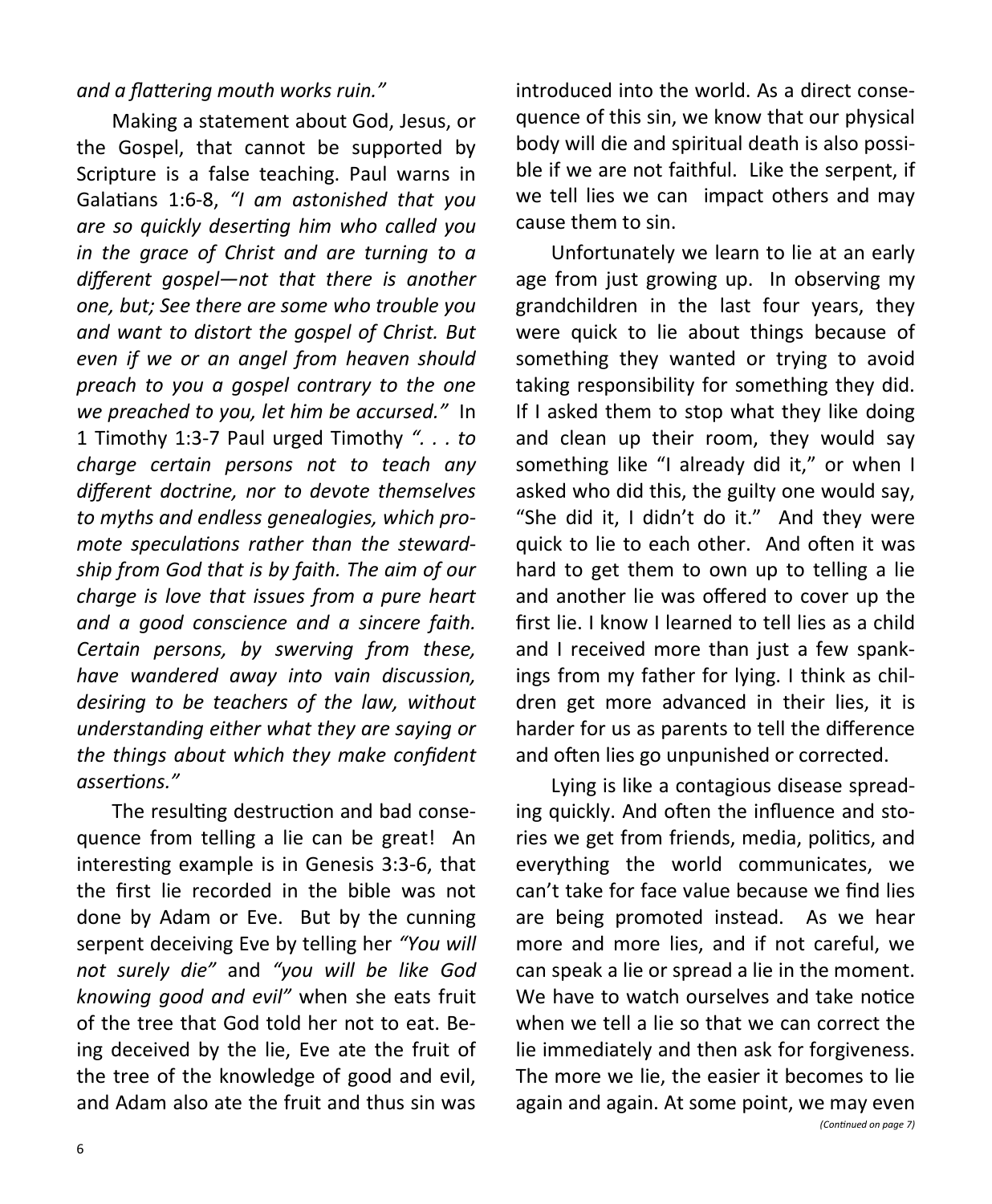believe the lie is doing no harm and it was easy to say without much thought. And if so, we are letting too much of the world influence our heart. Jesus warns us in Matthew 12:34-35 about what comes out of our mouth, *"For out of the abundance of the heart the mouth speaks. The good person out of his good treasure brings forth good, and the evil person out of his evil treasure brings forth evil. I tell you, on the day of judgment people will give account for every careless word they speak, for by your words you will be justified, and by your words you will be condemned."* James 1:26 states, *"If anyone thinks he is religious and does not bridle his tongue but deceives his heart, this person's religion is worthless."*

Therefore we should always tell the truth and fight the good fight of the faith striving for a pure heart and a good conscience and a sincere faith!

## **Hands That Shed Innocent Blood** Mark Gray

 God hates the shedding of innocent blood; it is an abomination to Him. Abomination is rarely used in our vernacular today so perhaps we do not assign the proper degree of disgust the word conveys. It is so much more than merely disliking something (not caring to eat a particular vegetable perhaps). It is a thing that is loathsome, revolting, or detestable. Why would God find the shedding of blood so repulsive when the Old Testament is particularly violent? It is the *innocent* blood that is important. The innocent are free from guilt, clean and blameless. Paul tells the Philippians to "*Do all things without grumbling or disputing, that you may be blameless and innocent, children of God without blemish in the midst of a crooked and twisted generation, among whom you shine as lights in the world . . ."* Phil 2:14-15 It is not that anyone is free from sin, but rather they try to follow God, *"live quietly, and to mind [their] own affairs."* 1 Ths 4:11 The innocent try to love their neighbor as themselves, which Jesus calls the second greatest commandment after loving the Lord your God. (Mt 22:37-39) Paul says that, *"the whole law is fulfilled in one word: 'You shall love your neighbor as yourself.'"*  Gal 5:14 Since this is the summation of God's Law, logic dictates that shedding your neighbor's innocent blood would be abhorrent to God.

 Unfortunately mankind has found various reasons to shed the blood of innocents. Sometimes a jealous rage is the motivator. Cain shows this after his sacrifice is deemed unacceptable by the Lord. God Himself even asks Cain, *"Why are you angry, and why has your face fallen?"* Rather than accepting God's instruction, Cain let his anger grow until he, *"rose up against his brother Abel and killed him."* Gen 4:6-8 Solomon shows another reason that man has found to harm these innocents. He counsels: *"My son, if sinners entice you, do not consent. If they say, 'Come with us, let us lie in wait for blood; let us ambush the innocent without reason; like Sheol let us swallow them alive, and whole, like those who go down to the pit; we shall find all precious goods, we shall fill our houses with plunder; throw in your lot (Continued on page 8)*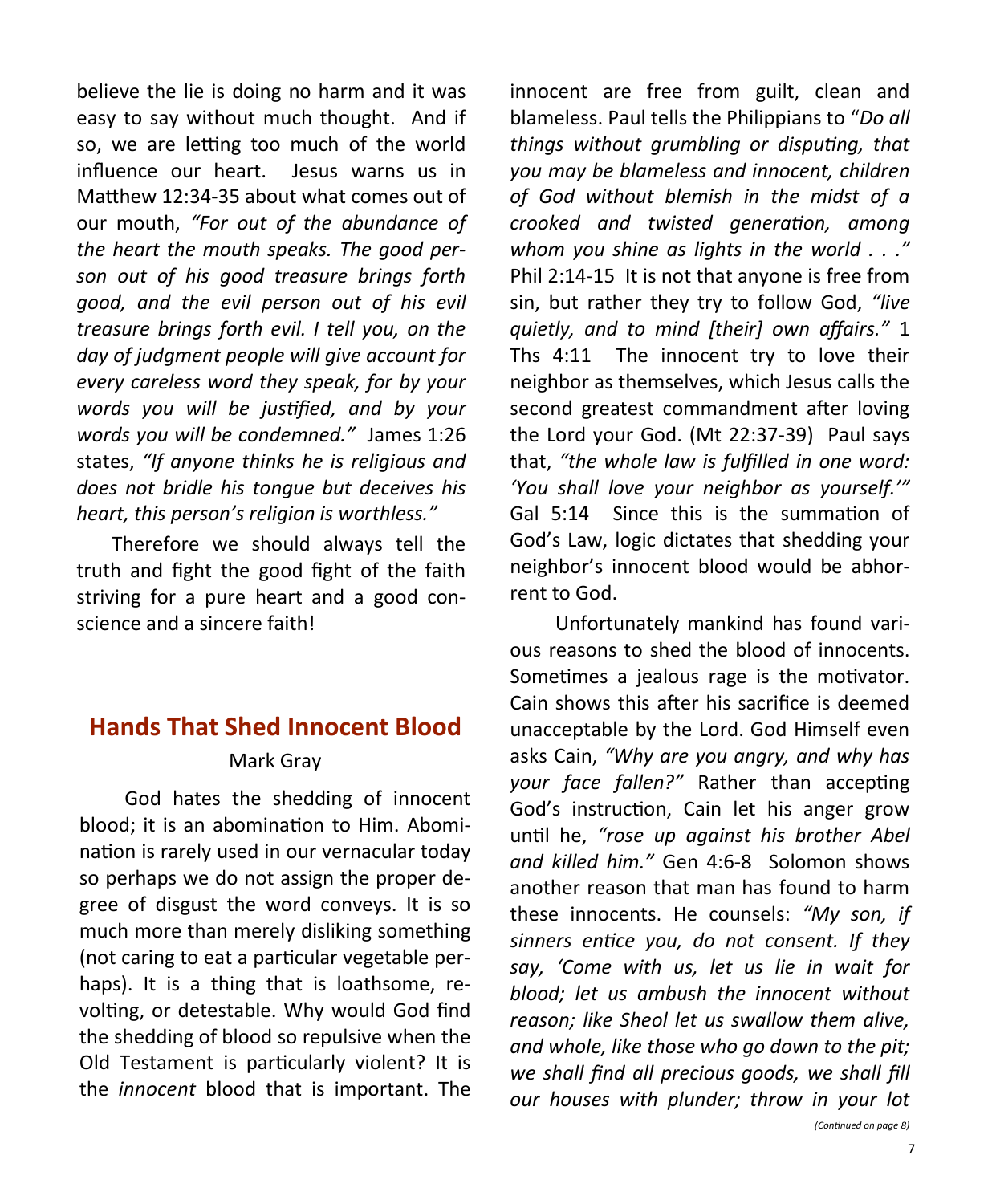*among us; we will all have one purse . . ."* Prov 1: 10-14 Greed for easy money and plunder spurs people like these to ambush and shed blood. Robbery has long driven mankind to violence against their neighbor. Jesus even used their ilk to show who was one's neighbor as he told the story of a man *"going down from Jerusalem to Jericho, and he fell among robbers, who stripped him and beat him and departed, leaving him half dead."* Lu 10:30 Although they did not kill the man, it seems they certainly tried to just to take his clothes and possessions. The Law provided another driving force for bloodshed: *"Cursed be anyone who takes a bribe to shed innocent blood."* Deut 27:25 Much like robbery, this is inspired by greed. Whether this person be a "hitman" or a false witness, it is condemned by Law. Judas even recognized this after he took money to betray Jesus. *"Then when Judas, his betrayer, saw that Jesus was condemned, he changed his mind and brought back the thirty pieces of silver to the chief priests and the elders, saying, 'I have sinned by betraying innocent blood.'"* Mt 27:3-4 Even the kings of the people were not immune as Jeremiah told Shallum (Josiah's son), *"But you have eyes and heart only for your dishonest gain, for shedding innocent blood, and for practicing oppression and violence."* Jer 22:17

 Although our neighbors, our fellow man, are certainly innocent when it comes to the examples mentioned, who is more innocent than children? Some of the "darkest" times in the Old Testament involve idolatry with child sacrifice. The psalmist recounts a quick history of the Israelites in the 106<sup>th</sup> Psalm and mentions: "They did *not destroy the peoples, as the LORD commanded them, but they mixed with the nations and learned to do as they did. They served their idols, which became a snare to them. They sacrificed their sons and their daughters to the demons; they poured out innocent blood, the blood of their sons and daughters, whom they sacrificed to the idols of Canaan, and the land was polluted with blood."* Psa 106: 34-38 Once again even the kings were involved in this. Hezekiah's son, King Manasseh, rebuilt the high places and altars that his father had destroyed. He got so wrapped up in idol worship that he, *"burned his son as an offering."* 2 Kgs 21:6 Even still we as mankind have not learned from our history. Today we have exchanged Molech and other idolatrous gods for convenience and a cover for selfishness. Based on the estimated 974,000 abortions in the United States in 2014, 2668 babies are murdered every day [\(www.abort73.com\).](http://www.abort73.com) These children are the definition of innocence. America wants sin without consequence, and these children pay the price.

 The Lord our God has shown us love, *"that God sent his only Son into the world, so that we might live through him. In this is love, not that we have loved God but that he loved us and sent his Son to be the propitiation for our sins. Beloved, if God so loved us, we also ought to love one another."* 1 Jn 4:9-11 God loved us first. He gave us pardon from our sins with the perfect and ultimate sacrifice of Jesus Christ. How hard is it for us to love our neighbor as reciprocation for this love? That is the reason for God's hatred of shedding innocent blood. He *IS* love, while the murder of innocents is the antithesis of love.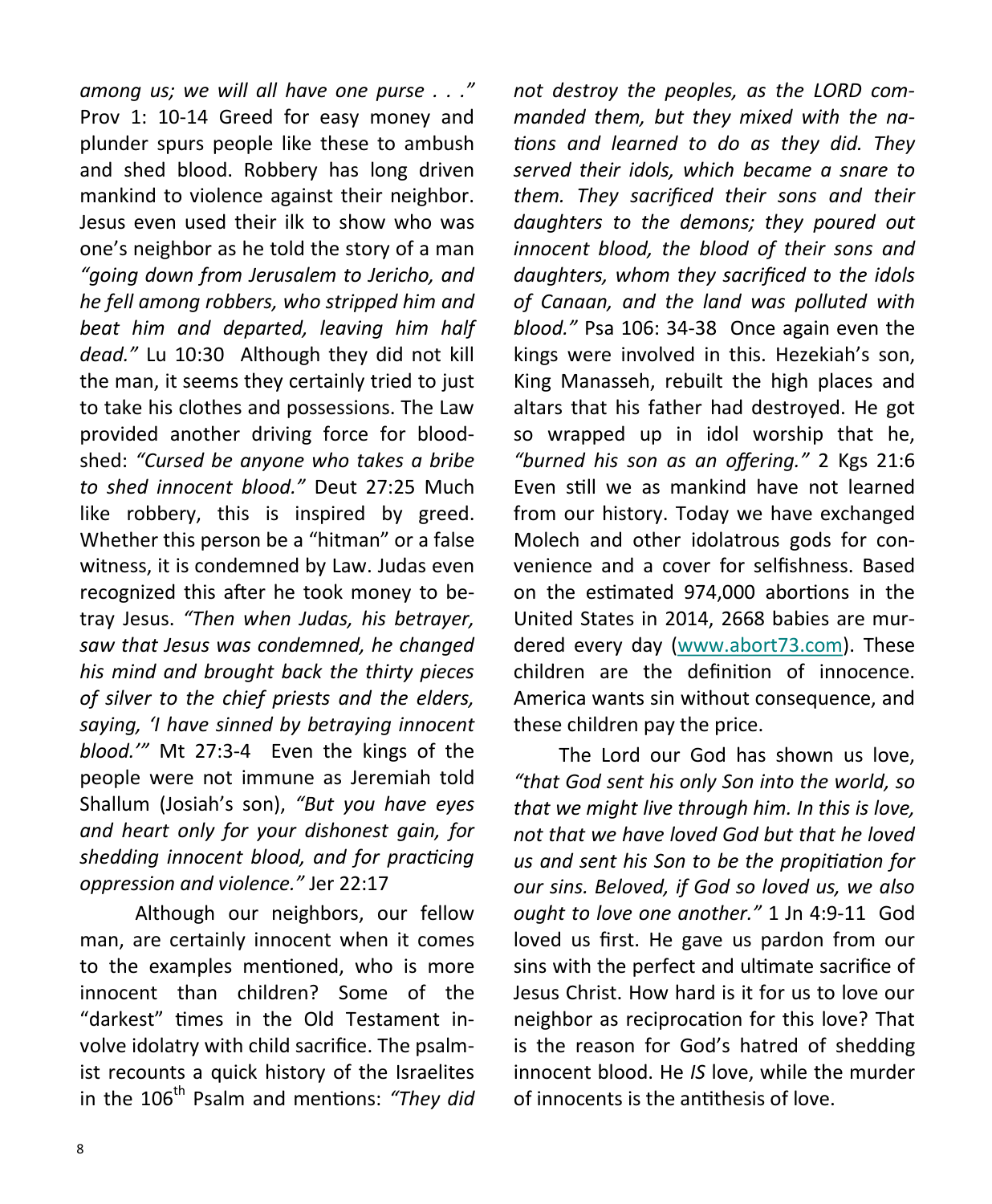# **A Heart That Devises Wicked Plans**

#### Ephriam Davis

As we approach the topic of this article, one of the many teachings of Jesus comes immediately to mind as He addressed a group of the Pharisees because He "knew their thoughts." Mt 12:22-25 (NKJV) As He gave this discourse, He came to this very blunt statement, *"You brood of vipers! How can you speak good, when you are evil? For out of the abundance of the heart the mouth*  speaks." Mt 12:34 (ESV) So even in this case, the usage of the word "heart" as in most biblical instances, Jesus was not speaking of the blood pumping, involuntary muscle God designed into the chest cavity of mankind. Clearly in the overall context, Jesus was speaking to the thoughts that had filled and was so voluntarily entrenched in the minds of this group of people. Jesus goes on further in the next verse to say, *"The good man out of his good treasure bringeth forth good things: and the evil man out of his evil treasure bringeth forth evil things."* Mt 12:35 (KNJV). While in the specific context, Jesus was addressing the fruit that originates from the heart/mind of man being manifested by "words spoken," the fruit can also be manifested in actions. A familiar common saying heard today is, "You are what you eat," and from a physical perspective, health care professionals seem to constantly issue warnings about illnesses related to foods that are high in cholesterol, fats, sugars, and sodium for example. The Pharisees were well known for many traditions that they had created and tried to bind on others, including the eating of bread without having first washed hands in a certain way. (Mark 7:1-5) However, Jesus provides additional explanation and commentary to help the listener to look beyond the physical towards the higher spiritual plain. *"Do you not yet understand that whatever enters the mouth goes into the stomach and is eliminated? But those things which proceed out of the mouth come from the heart, and they defile a man. For out of the heart proceed evil thoughts, murders, adulteries, fornications, thefts, false witness, blasphemies. These are the things which defile a man, but to eat with unwashed hands does not defile a man."* Mt 15:17-20 So if all of these manifested evil actions are the fruit of the evil treasure of the heart then the question to answer is, how or where does the evil treasure come from?

All of the above listed examples of manifested actions originate with the first item on the list, and more specifically, evil thoughts. Consider God's word concerning the progressive nature of sin, *"Let no one say when he is tempted, 'I am tempted by God'; for God cannot be tempted by evil, nor does He Himself tempt anyone. But each one is tempted when he is drawn away by his own desires and enticed. Then, when desire has conceived, it gives birth to sin; and sin, when it is full-grown, brings forth death."* Jas 1:14-15 Consider these three well known examples in Haman, Judas, and Ananias & Sapphira. Haman for example, had a heart that was full of selfish, arrogant pride. When Mordecai, a faithful Jew refused to bow down and pay homage to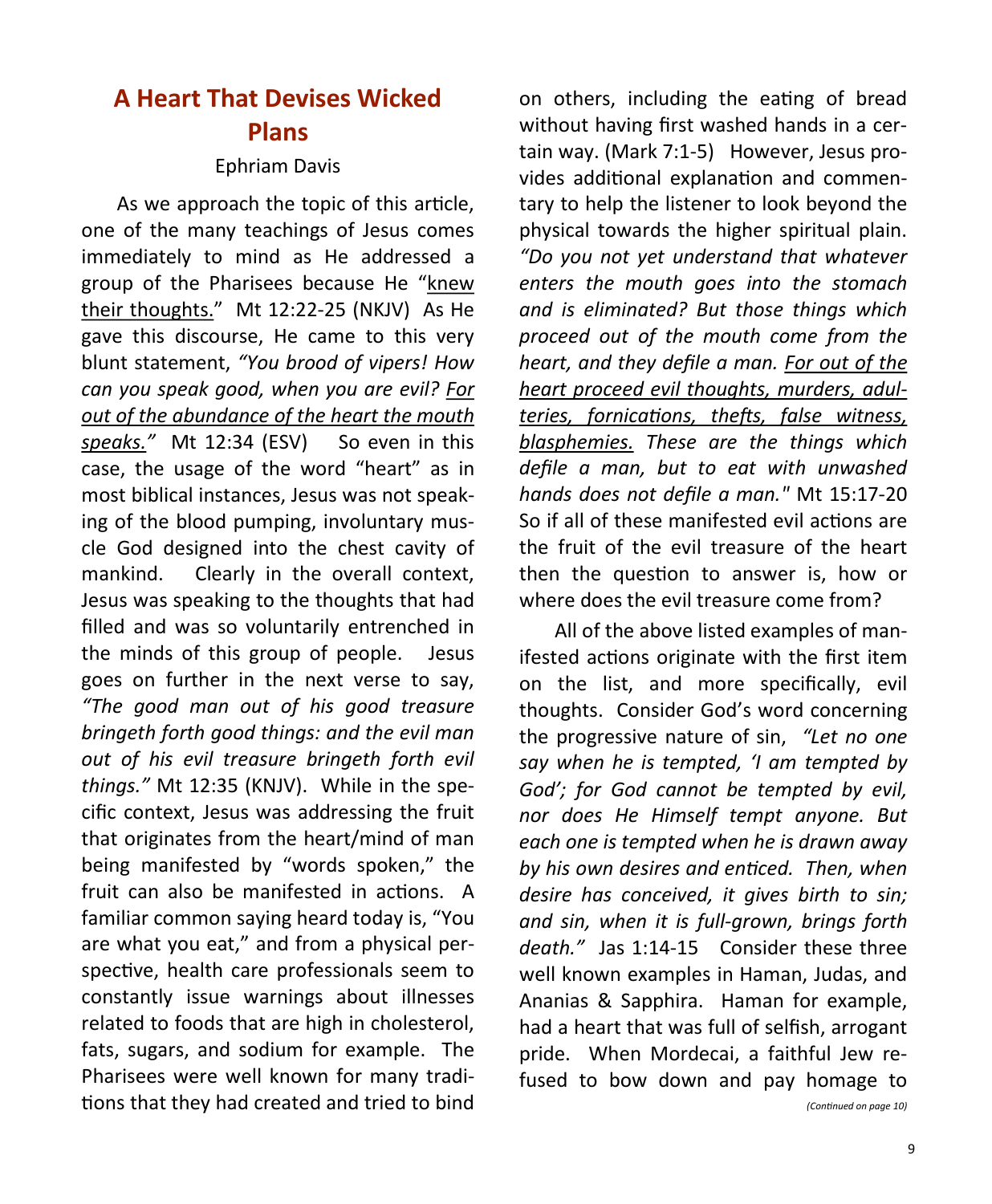Haman, Haman became so furious that he plotted to destroy, to kill and to annihilate all of the Jews. (Est 3:1-6) The consequence of all of Haman's exact plans ultimately fell upon him through divine providence. (Est 4, 5, 6 & 7) Judas, one the 12 apostles chosen by Jesus, who gave the impression that he cared for the poor, was actually a thief who had the money box from which he would steal. (John 12:3-6) He was ultimately motivated to conspire with the chief priests and elders to betray Jesus for 30 pieces of silver. (Mt 26:14-16) Judas was later remorseful and desperately sought repentance, but ultimately took his own life. (Mt 27:3-10) Ananias and Sapphira, his wife, full of pride and the desire for the praise from the apostles conspired together and lied to God and the Holy Spirit about the price of a possession. (Acts 5:1-4) The consequences of these actions were physical death, and "apparently" eternal spiritual death as well, though God is the final Judge. (Acts 5:5-10)

Once again Jesus Christ taught us that, *"For out of the heart proceed evil thoughts, murders, adulteries, fornications, thefts, false witness, blasphemies."* Mt 15:19 These examples of manifested actions all originate with the first item on the list. While it would seem to be good for everything to end with, "just the evil thoughts," it is even better to strive for the spiritual growth in God's way to avoid the evil thoughts in the first place. Do we spend time praying about this? The OT inspired writer said it well, *"Thy word have I hid in mine heart, that I might not sin against thee."* Psa 119:11 (KJV) The apostle Paul admonished us to meditate on the word by saying, *"Finally, brethren, whatsoever things are true, whatsoever things are honest, whatsoever things are just, whatsoever things are pure, whatsoever things are lovely, whatsoever things are of good report; if there be any virtue, and if there be any praise, think on these things. Those things, which ye have both learned, and received, and heard, and seen in me, do: and the God of peace shall be with you."* Phil 4:8-9

# **Feet That Run Rapidly to Evil**

#### Craig Sweet

I have had several discussions over the years regarding the origin of evil. Our world seems to be preoccupied with origins because we hear and read about it all the time. It seems that everyone wants to define evil as a physical thing or object. However, evil is not something that was created or that will be destroyed. It is not some physical object that you run to. So, what does the writer mean that God hates those who run rapidly to evil? (Prov 1:18)

Evil is a decision of one's heart when they do not follow God's commandments. The first documented case of an evil choice was made by Eve in the Garden of Eden when she decided to listen to the serpent's temptation to disobey God and eat of the forbidden tree. Satan knew exactly how to turn Eve's heart toward her evil decision. It was not Satan that did evil, it was Eve's decision that was evil. Those who ignore God's commandments are basing their lives and actions on their own heart's desires. It is no *(Continued on page 11)*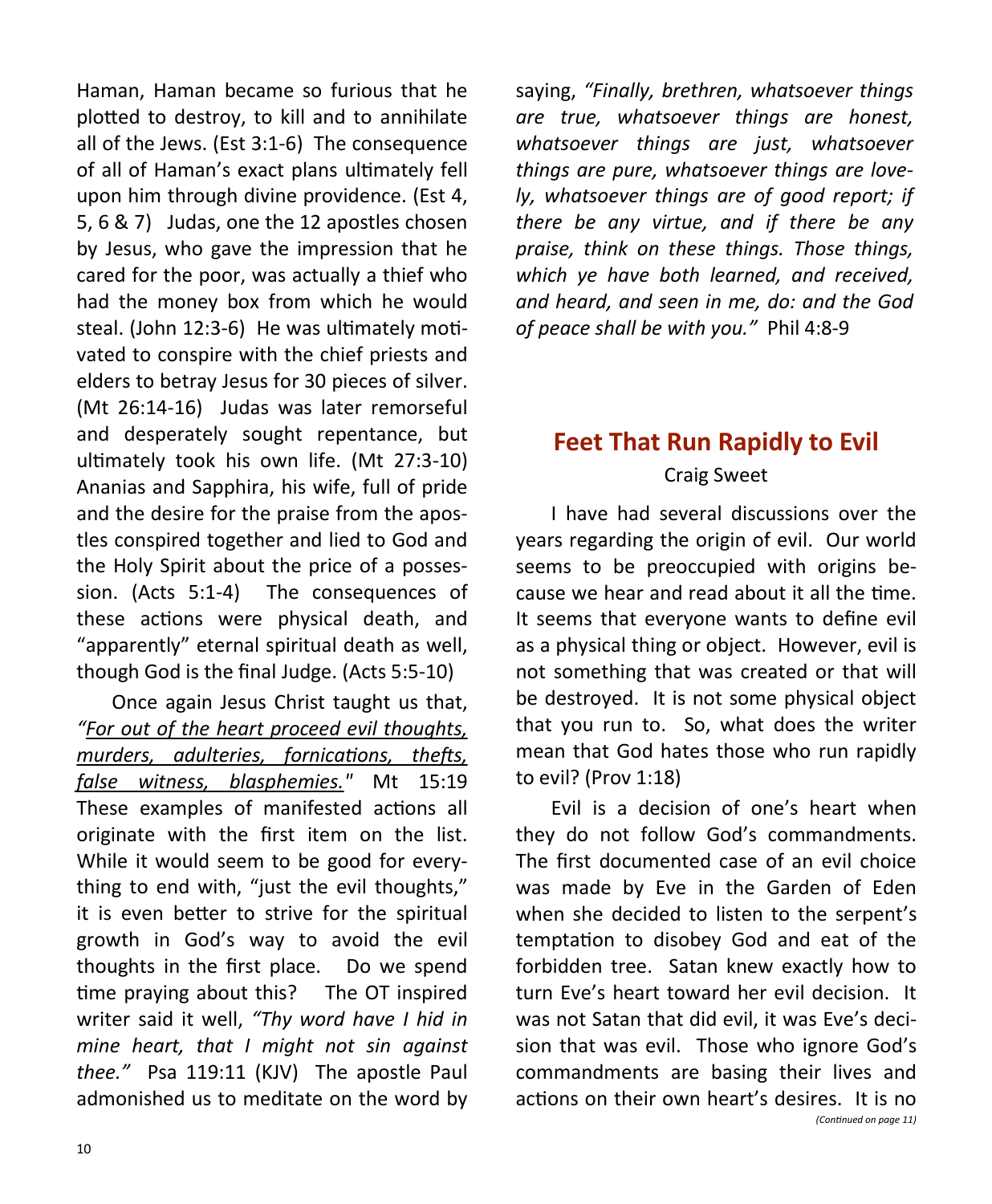wonder that God hates those who make decisions to run toward evil and away from Him. So, why do people choose evil over good? There are many reasons, but let's discuss a few: guilt, fear, selfishness, and the lack of God in their life.

When Adam and Eve realized the consequences of eating the forbidden fruit, they were naked and now ashamed (Gen 2:25; 3:7). They heard God walking in the garden and hid. They knew exactly what they had done and the guilt drove them to try and run from God. Guilt and shame can control someone's life to the point where they feel there is nothing they can do except to continue to bury the guilt. Some bury it by seeking material things, or by abusing substances (alcohol, drugs, etc.) to make the guilt go away. The more they try to eliminate the guilt by using evil methods, the more the guilt will control them. The only way to remove the guilt is to turn to God for help. He will forgive those who have sinned and have confessed those sins to Him (1 Jn 1:9). When we understand that we are truly forgiven, we can forgive ourselves and begin to make the choices that God approves instead of guilt driven evil choices.

However, most have to address the fear of making a change to live for God. Worldly pressures are constantly challenging us. Some live under the fear of losing everything they have so they continue to press on for more things. Jesus warns us that if we are constantly looking for the world to provide us with acceptance, we have put our faith and trust in the treasures of the world instead of the treasures of heaven (Mt 6:19-21).

Fear can also be based upon the judgements of others. What would someone say if they found out I am a Christian? Would I still be accepted as part of the group? Would I be shunned by those who want to do non-Christian activities? It happens that we can have a lot of pressure just because of our Christian belief. The fear of not being accepted can be overwhelming for some people. Peter ran into this pressure when Christ was arrested. He denied his Lord three times due to the fear of those who might do him harm or judge him as a follower of Jesus. He wept bitterly because he let his fear cloud his judgement.

The world does not typically understand why we sometimes have to remove ourselves from activities or events because we do not wish to participate in evil and worldly things. There are so many people who feel that whatever "I" want to do, is ok. This generation has been branded the "me" generation. God is not going to drive my thoughts and desires. When we make our decisions based upon whatever we want, we have put God aside and have decided that there really is nothing evil about what I want to do. Our decisions are based upon our emotions and our feelings. We convince ourselves that God loves us and he wants us to be happy. It is sad when people use human wisdom and logic to determine what God wants. God wants us to follow Him and in doing so, we will have true happiness. Paul said, *"Do nothing from selfishness or empty conceit, but with humility of mind regard one another as more important than yourselves; do not merely look out for your own personal interests, but also for the inter-*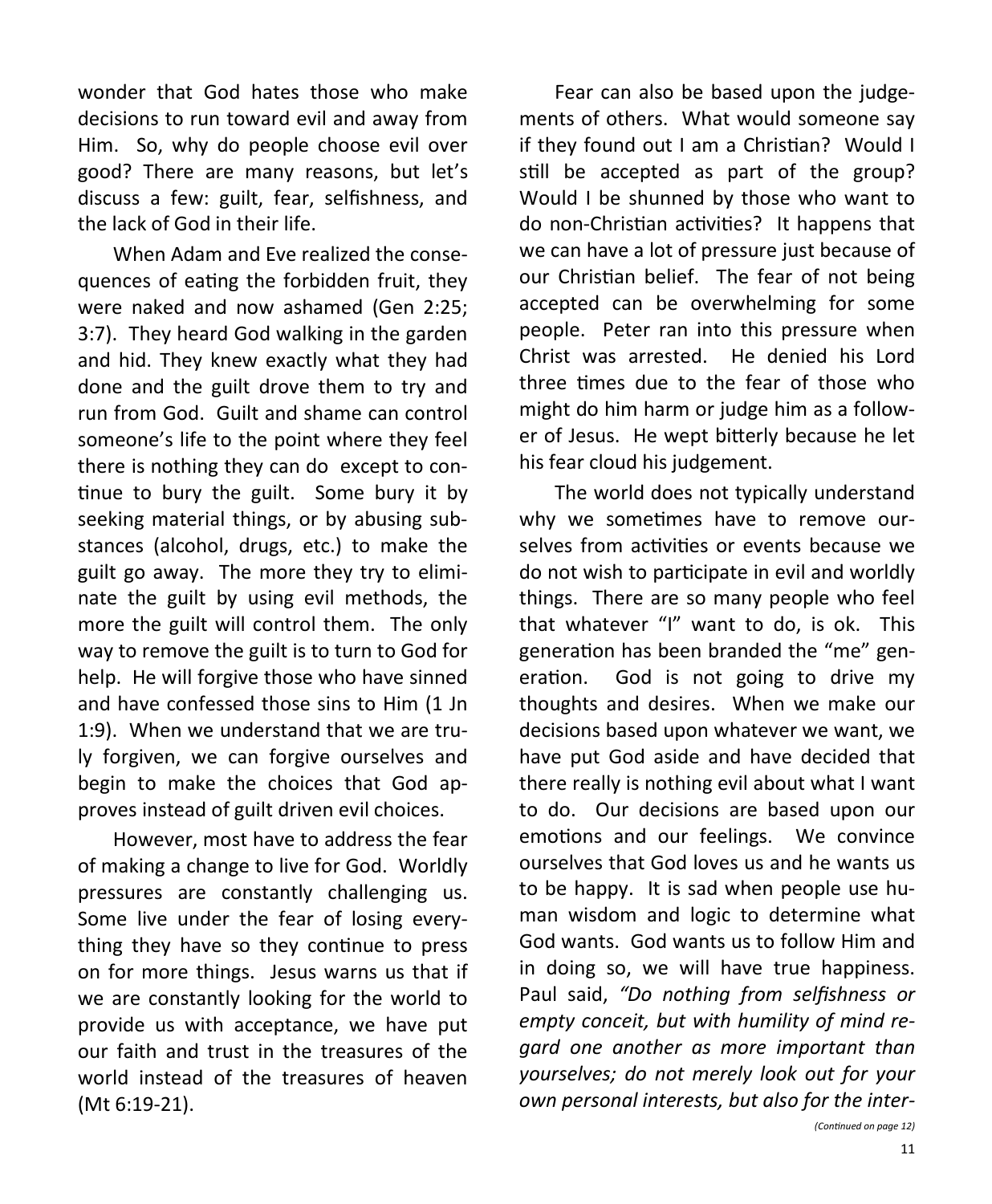#### *ests of others."* Phil 2:3-4

Selfishness can drive God out of our lives. When we remove God from our thoughts and concerns, our choices are no longer governed by His wisdom. It is so easy for anyone to slowly drift away from God. Before they know it, God is not in their life at all. The Hebrew writer stated, *"For this reason we must pay much closer attention to what we have heard, so that we do not drift away from it."* Heb 2:1 It takes a constant desire to seek God and His kingdom in order not to drift away. Taking God out of the process of our decisions will nearly always end in a situation full of regret, sorrow, and pain. Evil feeds on our thoughts when God is not in them. Paul encouraged us to think on good thoughts, *"Finally, brethren, whatever is true, whatever is honorable, whatever is right, whatever is pure, whatever is lovely, whatever is of good repute, if there is any excellence and if anything worthy of praise, dwell on these things."* Phil 4:8

In summary, God allows us to make our own decisions by granting us free will. We can choose good or evil, it is up to us. John's encouragement summarizes what we should do, *"Beloved, do not imitate what is evil, but what is good. The one who does good is of God; the one who does evil has not seen God."* 3 Jn 11 Let us not be one of the people who God hates because we allow our feet to run towards evil.

## **False Witness**

#### David Parks

"An unbelieved truth can hurt a man much more than a lie. It takes great courage to back truth unacceptable to our times. There's a punishment for it, and it's usually crucifixion." ― **[John Steinbeck](http://www.goodreads.com/author/show/585.John_Steinbeck)**

True and accurate witness is the foundation of a lawful and orderly society. God saw fit to include his prohibitions to false witness in the Ten Commandments. "*You shall not bear false witness against your neighbor."* Ex 20:16 False witness in its simplest form is to attest to the truth of untrue facts. This could occur as the result of forethought and malice or gossip. Gossip is the most common way Christians fall into false witness. Gossip whether true or untrue should not be a part of a Christian's life. However my point here is that there is a great danger that one who bears tales may find themselves guilty of false witness. If we attest to or lend support to facts of which we have no firsthand knowledge we may end up as a false witness. Jesus said that it is this sort of thing that defiles one. " But Peter said to him, *'Explain the parable to us.' And he said, 'Are you also still without understanding? Do you not see that whatever goes into the mouth passes into the stomach and is expelled? But what comes out of the mouth proceeds from the heart, and this defiles a person. For out of the heart come evil thoughts, murder, adultery, sexual immorality, theft, false witness, slander. These are what defile a person. But to eat with unwashed hands does not defile anyone."* Mt 15:15-20

Just how bad is this false witnessing? It was the means by which our Lord was put to death. *"Now the chief priests and the whole council were seeking false testimony against Jesus that they might put him to death, but*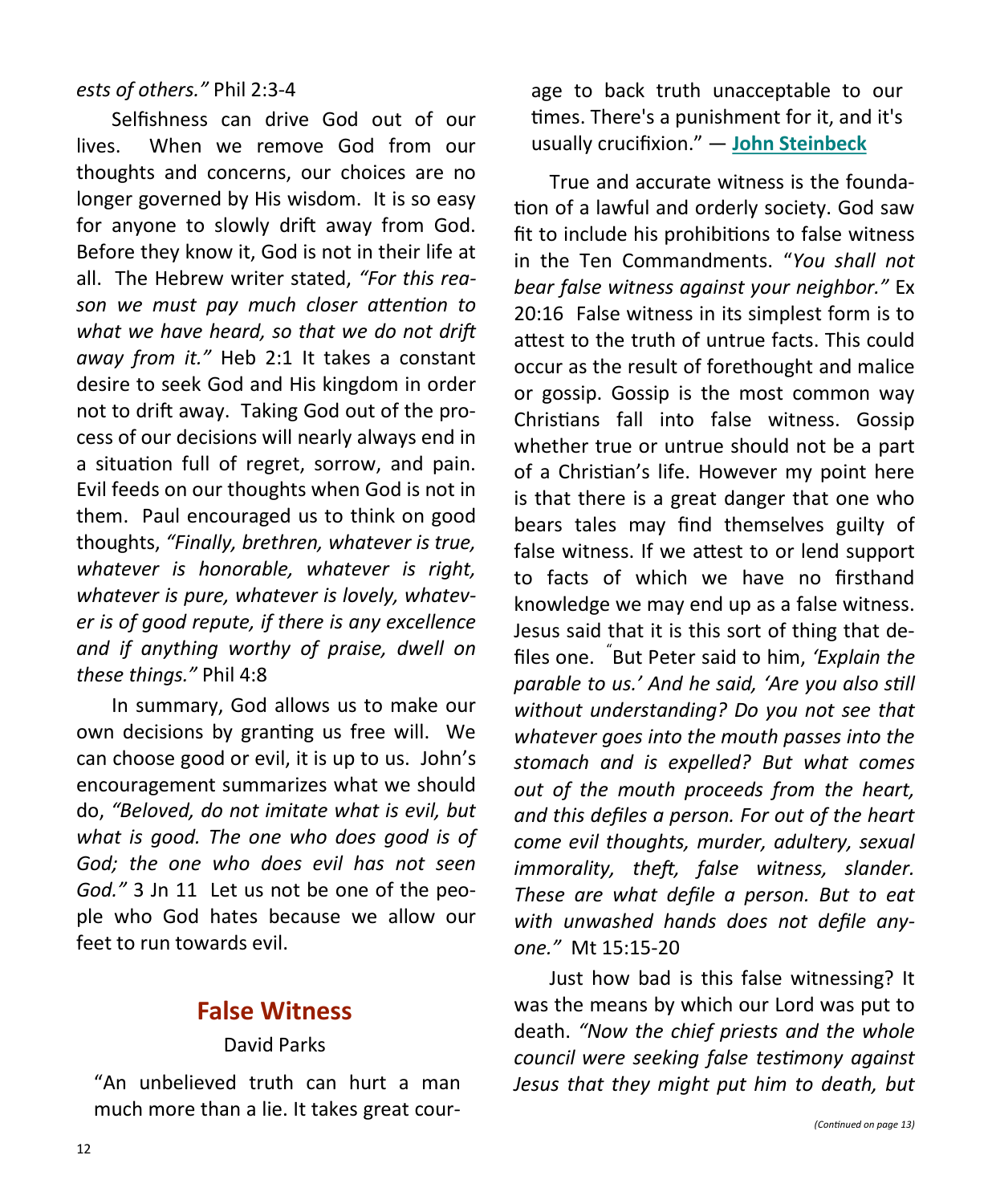*they found none, though many false witnesses came forward. At last two came forward and said, 'This man said, I am able to destroy the temple of God, and to rebuild it in three days.' And the high priest stood up and said, 'Have you no answer to make? What is it that these men testify against you?'"* Mt 26: 59-62 Stephen was also put to death based on false witness. (Acts 6:13- 14) How many lives have been taken? How many reputations ruined? How many relationships permanently damaged as a result of false witness? It is no wonder God hates a false witness. In Deuteronomy 19: 15-21 the Old Law allowed for the death penalty for bearing false witness. A false witness turns the intentions of good men to evil. The court that convicts the innocent man to prison is only trying to carry out justice. It is the false witness who turns the effort for good to injustice. False witness and gossip can also turn intentions to only follow God's words into mistreatment and division in God's family. If one is not careful of what they state as true, honest men can be lead into wrong actions.

What are we to do? First of all we are to be truth speakers. *"Rather, speaking the truth in love, we are to grow up in every way into him who is the head, into Christ, from whom the whole body, joined and held together by every joint with which it is equipped, when each part is working properly, makes the body grow so that it builds itself up in love."* Gal 4:15-16 There is a way to speak the truth in love and a way to speak the truth without love. If you think you know something that troubles you then only talk to the one it is about. To speak in

love is to be motivated by a genuine care for the one to which you are speaking. In Matthew 18:15-17 The Lord gives us the instruction on how to deal with a bother we have a problem with. First we talk to them one on one. However sometimes that doesn't solve the problem. Then everything must be established by multiple witnesses. This is the point of our discussion. There are to be no opinions or gossip. There is to be only established facts. Then and only then is it to be made public. God hates a false witness it is important if we are a witness we follow his instructions on the process.

Let us also not be found a false witness of God. We live in a time where the truth of the gospel is not popular. That truth is that God has revealed Himself to us in His written Word. That He has a standard of right and wrong. That man has sinned and separated himself from God and if that separation is not corrected that man will be condemned to eternal punishment. That through the death, burial and resurrection of Jesus Christ we can attain to eternal life with God. I could go on to speak of repentance, baptism and godly living but I want to talk about our witness. We are not witnesses to the gospel like the apostles who were witness of the resurrection because they were there. However we are witness to the power and truth of the word of God. We have a responsibility to speak the truth in love. This world killed Jesus because of the truth. *"Then Pilate said to him, 'So you are a king?' Jesus answered, 'You say that I am a king. For this purpose I was born and for this purpose I have come into the world—to bear witness to the truth. Everyone who is of the truth listens to my*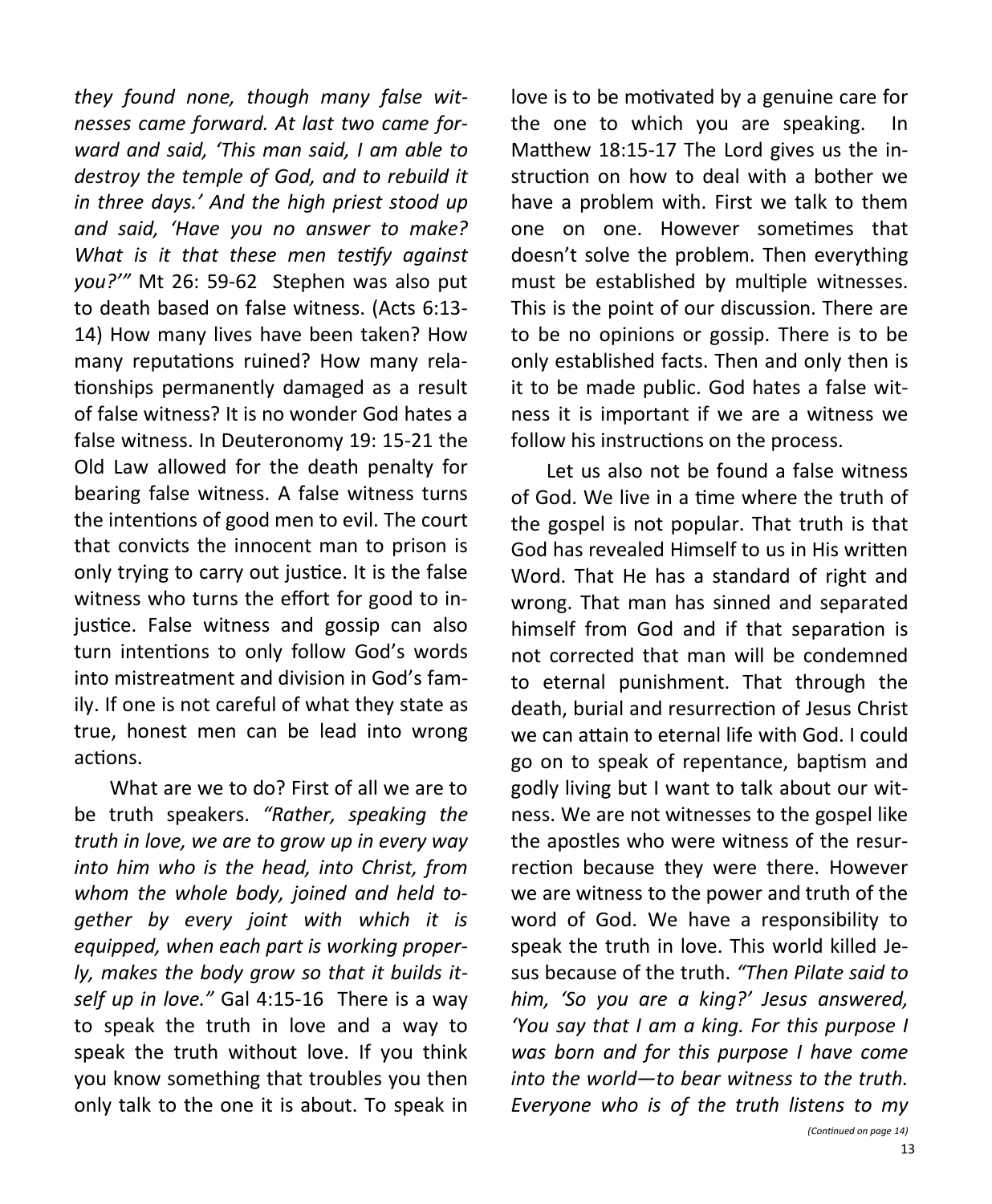*voice.' Pilate said to him, "What is truth?'"*  John 18: 37-38 The world still doesn't know what truth is. We should not let our speech leave others without a truthful witness to the truth. *"Jesus said to him, 'I am the way, and the truth, and the life. No one comes to the Father except through me.'"* John 14:6

# **Sowing Discord Among Brethren** Russ Ward

Proverbs 6:16 starts out with six things God hates and the verse closes with "seven that are an abomination to him." One might think that the last one was just an afterthought of the inspired writer and yet when shown in comparison we actually see how such action ranks right up with the vilest things that man can partake in. It should not be surprising in a way simply because Jehovah God is a relationship driven deity. It is shown both in his relationship with the Son and the Holy Spirit and is manifested in his actions towards man whom he created and whom He has redeemed.

John recorded for us in I John 1:7 that we have fellowship with God if we are walking in the Light; he follows in chapter 2:9-10 that to be in the light one must love his brother and the one that hates his brother abides in darkness. In simplistic terms we can say that to be in a right relationship with God we must also be in a right relationship or practicing love towards brethren. Now common sense enters that a profession of love towards another can't be achieved if at the same time we are attempting to sow seeds of discord with that same individual. The two are incompatible, for when each is exercised one is attempting to achieve different results.

Satan delights in chaos and is happy to stir the pot anytime he finds a willing and able partner to work his will. On the other hand God delights in peace which is unfortunately for man harder to achieve than the former. It boils down to selfishness. We are selfish people and selfish people do wicked things; when we get to the point that we are not successful in our selfishness, or if we think the repercussion of our selfishness is greater by exercising one of the previous six things God hates we fall back to disrupting the peace that others are trying to achieve.

Have you ever witnessed a group of children quietly playing and being together and then Bob decides that what Steve has is now his or Sally wants Bessie to play with her but Bessie is playing with Autumn, yet Sally is excluded so Sally disrupts the game and the next thing you have is pandemonium and it is everybody's fault but mine. As parents try sorting that one out; I have been there. The difference is that God views His children as those possessing a greater maturation level and so when this occurs in the adult world there is zero tolerance as it should be.

I would first like to ask some very personal questions. Is your relationship with God better than mine, is it greater than mine, is it different than mine, is it more important in the eyes of God than mine, or does it hold a greater sense of value than mine? The answer is a resounding NO!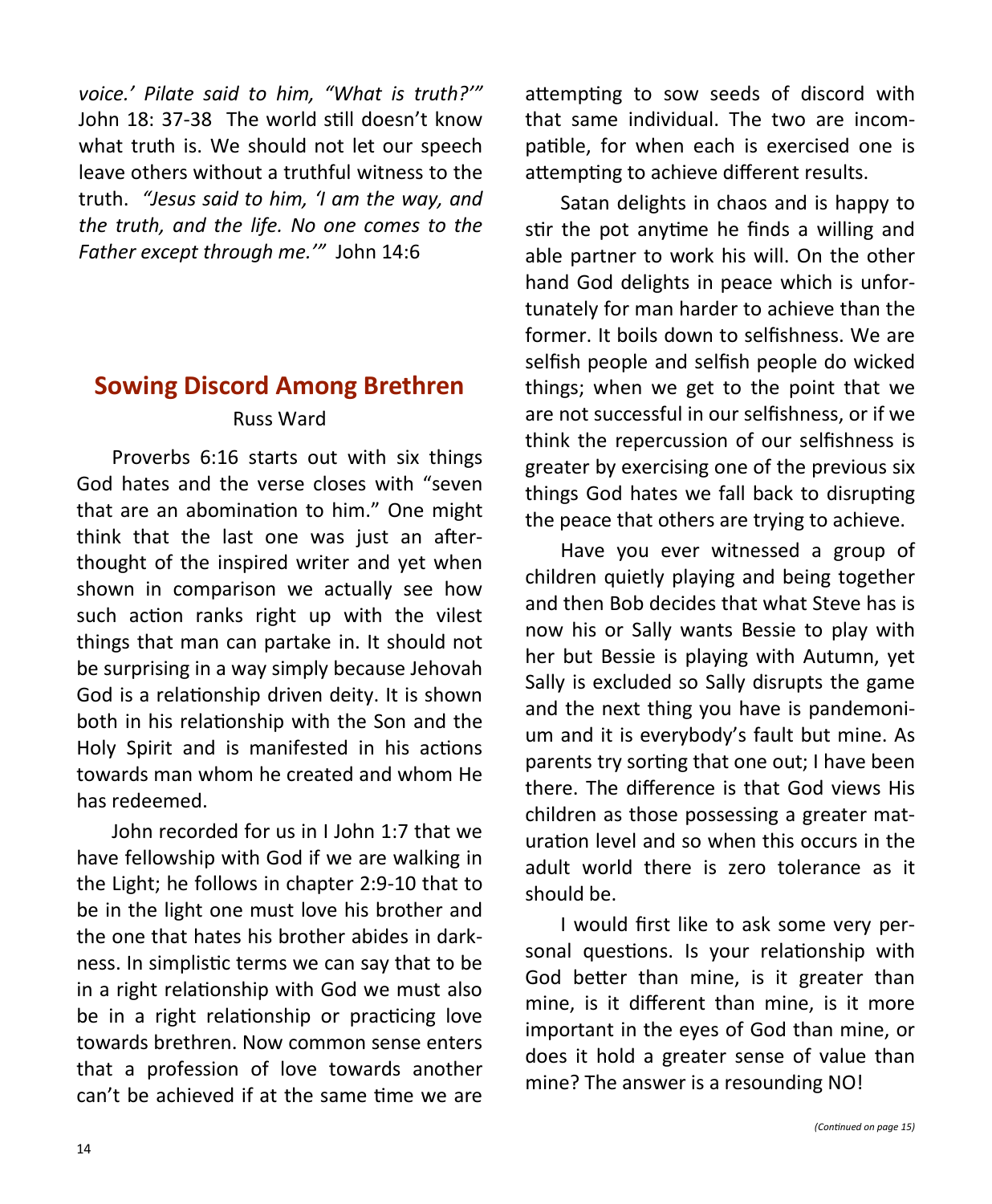Consider the following questions; is your home in heaven more wonderful than mine or will it provide a greater reward? The answer again is NO!! Yet we look at what is happening on this earth and we become consumed with the things of the world (I John 2:15-17) and we find the love of the Father is not in us (i.e.… no relationship with God!) and we find that reflected in our actions. You see when it becomes about me (selfishness) then it is not about God and there is no peace because my intentions are not to sow seeds of peace. Unless I first understand whether I am being selfish, I can't determine if I am sowing the right kind of seeds. My grandmother called that sowing discord in ignorance.

Now some of us are filled with self importance, self righteousness, and all kinds of knowledge. We are the prideful sowers of discord. We won't admit that we are guilty because being filled with such self awareness we would have to know that such actions are spoken out against of such people in Proverbs. (We are good at quoting it too) Nonetheless we feel a great need to right the wrongs, the missteps, the misspoken words and comments made by others. In a valiant attempt to set the table upright so to speak, we need to make sure everyone is in the know, on the right path (As determined by ME) and that nobody within a reasonable distance of myself is left untouched. (For that would be selfish of me not to share me with everybody) Any additional discussion needed about the "I Say Uh" sower of the seeds of discord.

Unfortunately there are those who have a devilish delight in poking the hornets' nest.

They have no intent other than disruption. They find fault with everything, singing, preaching, rearing children, dress, manners, class teachers, material, times, temperature, etc . . . They either are not happy and don't want anyone else to be or they simply delight in disagreements. Empty and mindless comments or questions in bible study, controversial comments and challenges that have no part in the initial discussion, squandering and wanderings of the mind that are neither intended to exhort, influence, or impart knowledge. We become great debaters for the expressed purpose of debating or better yet we play "The devil's advocate." Not with an intent to rationally consider the truths that are being expressed, but rather to pit one or more individuals at odds with another. (Now this is truly the recipe for peace!) These are the "I'm not happy so no one else should be" sowers of the seeds of discord. They won't readily admit it but they are sad and shallow people, whose hearts may once have been receptive to the Father, but they've shut themselves off from the true joy found in Christ Jesus.

If we take a moment to reflect upon these types of people we might find that we have been in the past, are currently operating as, or even might find ourselves becoming sowers of discord. "You wanna be my friend"? Be patient, be loving, be kind, but BE DIRECT; tell me "Russ" you don't have the Love of the Father because you are sowing discord. Point it out, be decisive, hug my neck or squeeze me in a bear hug, tell me you love me, and let's get on with the Joys of being in Christ together.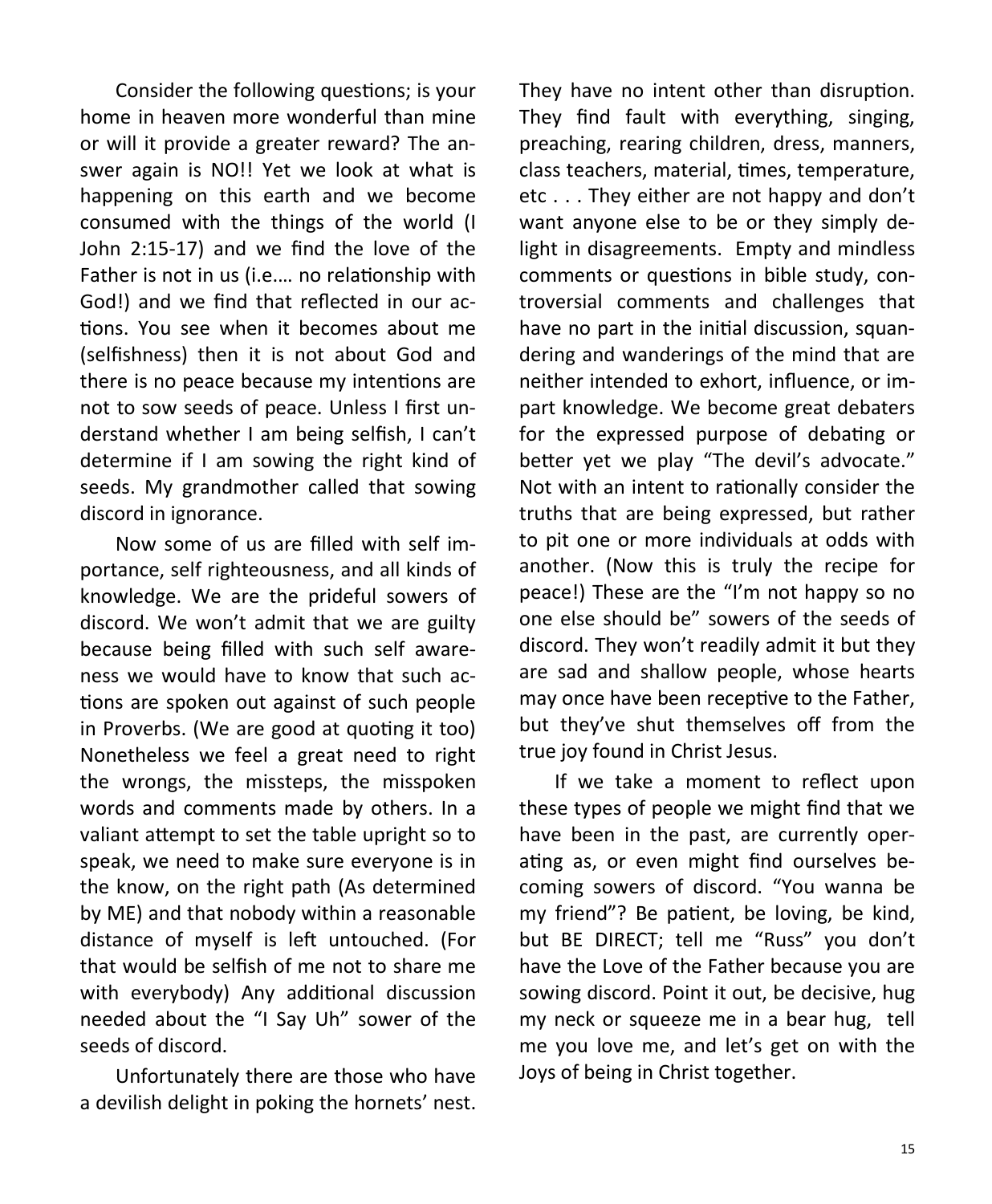## **Divorce**

#### Ron Gray

*"'I hate divorce,' says the Lord, the God of Israel."* Mal 2:16 These ten words could not be any clearer; there cannot be any doubt about how God feels on this matter. However, the general population of this nation apparently disagrees with Him since nearly 50% of all marriages end in divorce.

Our society seems to like disposable things. You may have to think back several decades to remember cloth diapers, table cloths, and cloth napkins. Even dishes and silverware have vanished from some restaurants. Today when you are finished with something, you simply throw it out. Sadly, the same can be said for marriage, if you are finished with a spouse, throw her out and get a new one.

Divorce has always been a thorny issue and the Pharisees used that issue in an attempt to trap Jesus between scripture and tradition. Jesus answered by quoting passages from Genesis: *"Have you not read that He who created them from the beginning made them male and female, and said, 'For this reason a man shall leave his father and mother and be joined to his wife, and the two shall become one flesh.'? So they are no longer two, but one flesh. What therefore God has joined together, let no man separate."* Mt 19:4-6

A review of Matthew 19:3-9; Mark 10:2- 12; Matthew 5:31-32; and Luke 16:18 should clear up any misconceptions about marriage and divorce that may cloud our judgment. Marriage is only between one man and one woman. The two are joined by God for a life-

time; as the marriage vow says, "as long as we both shall live, till death do us part." Divorce is not an option, except for adultery committed by one of the partners. God hated divorce under the old law and Jesus shows us that there is absolutely no change in that hatred under the new dispensation.

How do two people become one? I believe that there is more to the "one flesh" than just the sexual act and more than just the fact that the children of a married couple carry the genes of both parents.

Jesus told the Jews in John chapter 10, when they questioned him, *"I and the Father are one."* This "one" represents a unity that is beyond human wisdom. They *are* one in thought, action, and purpose. The married couple *becomes* one in thought, action, and purpose. That "oneness" also seems to defy the wisdom of man.

Marriage gives a man and a woman a healthy stability in life that eludes so many others in this selfish and insecure world. There exists within that marriage a love that never gets old, but is sweeter as the years go by! That love is big enough to be shared with their children, giving them a comforting stability and a glowing example of what God intended for His children. Many of the older marriage certificates confirmed that the married couple has been "joined in Holy matrimony." The word "holy" means "set apart for a purpose." What therefore God has joined together let no man separate.

Divorce shatters all of those things. Divorce is not the surgical removal of the marriage vow or a "clean break" from alleged incompatibility. It's the equivalent of a bomb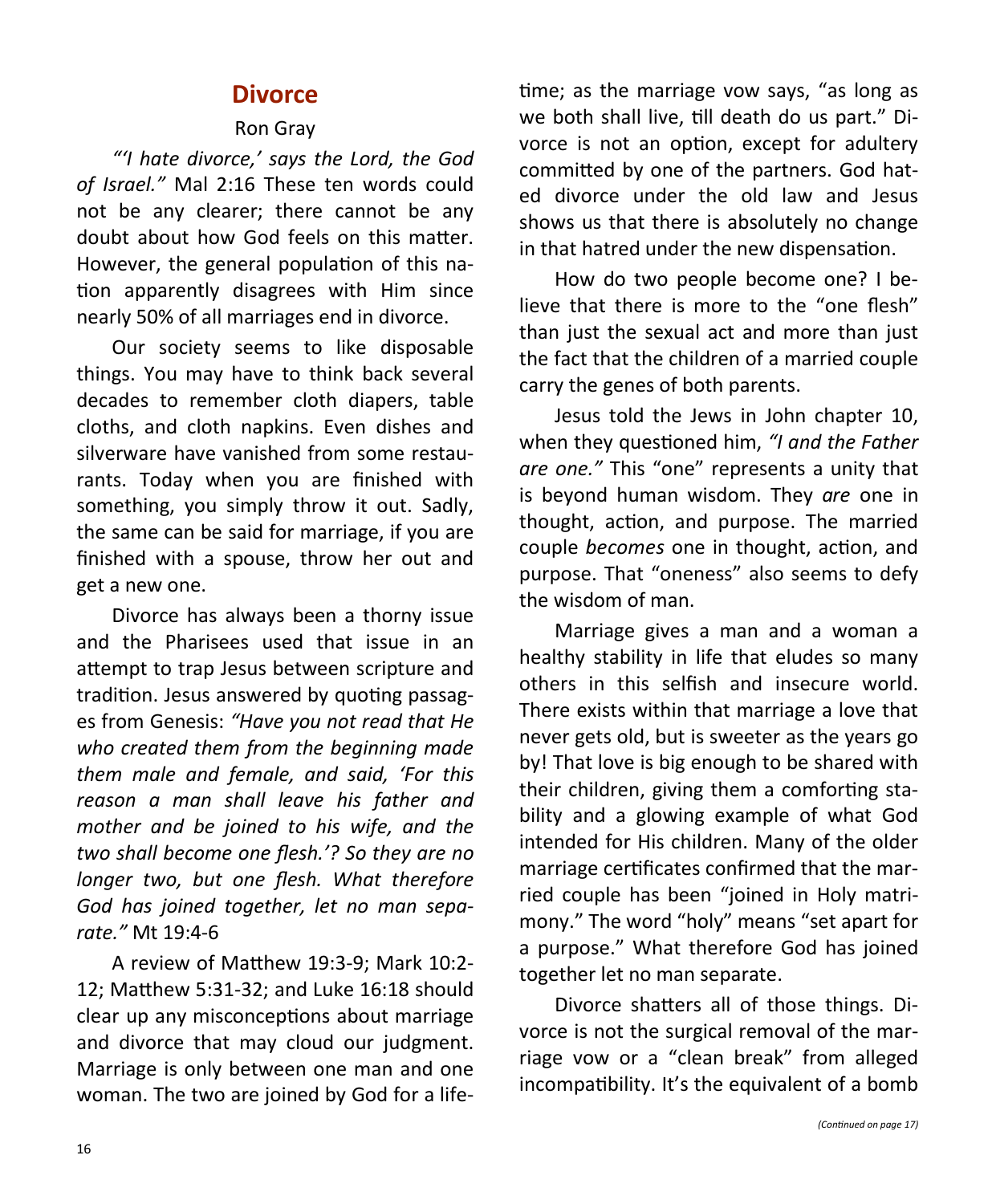going off within a home. Some members of that household are devastated; some are permanently injured; all are *scarred* for life! Even a new spouse who takes a place within that "house of divorce" bears the burdens created by the devastation and deals with the aftermath of destruction.

Stability for the children is hard to maintain in a household that is rocked by divorce.

Children of divorce suffer greatly. They are bounced between a father and a mother who no longer love each other and often have to adapt to step-parents. They see contempt hidden just below the surface between parents whom they love and are helpless to do anything to make it better. New step-parents are seen as "outsiders" who intrude on the only lives that the kids have ever known. A "tug of war" may breakout over the affections of the children.

In light of these things, those who are not married should ask before looking to marry, "Can I as a Christian be truly 'one' with this person? What will that 'oneness' look like over time?" – Those who are married, take a look at Philippians 2:1-4. This is not addressed solely to married people. It is written to all Christians, but the thoughts addressed here by the inspired writer can sweeten any marriage when taken to heart.

All married couples have "problems." So, don't feel all alone when you do. The difference between those whose marriages endure and those who are on rocky ground can be seen in how the husband and wife handle those problems *together*. When a Christian married couple has "problems" that are shaking the marriage, knowing God's view on marriage and divorce can force them to care-

fully think things through and cause them to "work out their salvation with fear and trembling." Yes, Jesus gave *one* reason to divorce; and that one reason is because of a sheer betrayal of love. None of us should consider that to be an easy way to hit the "reset" button. It may very well be needed by a Christian and some have had to take that exit, but a Christian is not immune to the difficulties and pains that we have discussed before. This exit that Jesus allows can free us from an adulterous spouse, but going through this is as pleasant as a pilot ejecting from a crashing jet; it is traumatic.

Can you imagine why a loving God would hate such a destructive "solution" to the inability of a man and a woman, to live up to the vows that they have made before His eyes? When you think deeply on these things, can you join Him in saying, "I hate divorce."

# **Festivals and Feasts**

### Carol Fertig

Soon after God brought the people of Israel out of slavery in Egypt, He gave Moses explicit instructions for His people to worship Him. The Law He gave to Moses at this time concerned itself with every aspect of His people's lives: dietary, medical, social, religious. Rules governing offerings, sacrifices, and feasts, as well as laws for the other areas of life, were laid out in Exodus 23:14- 19, Leviticus 7:37-38, and Leviticus 23, as well as in other locations in the Old Testament. It was imperative that the people of Israel obey these laws because God was creating a pure and holy nation of people to be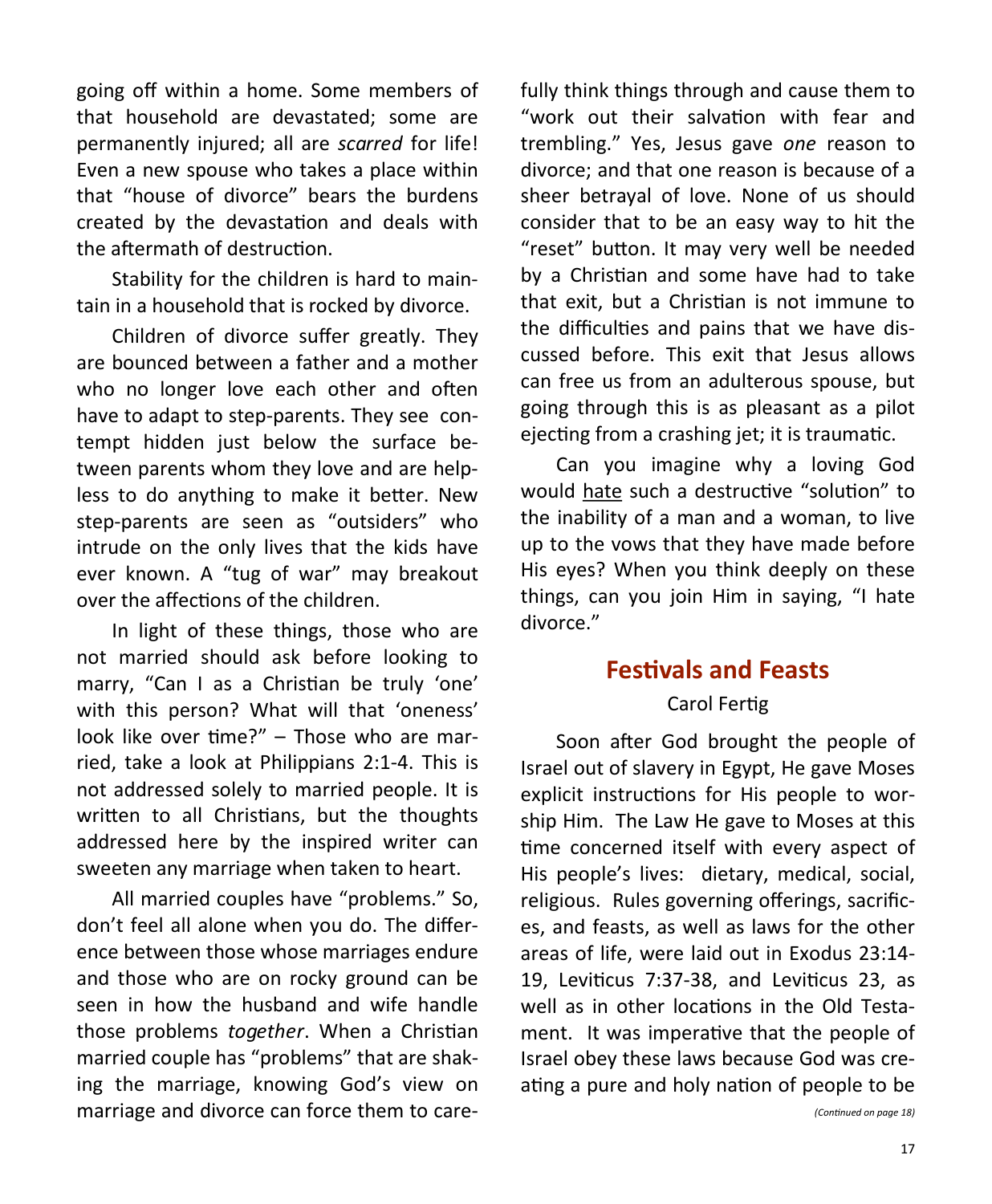His own. Their obedience would be manifest in their performance of these statutes. God reminded Moses over and over that, *"I am the Lord your God." (*Lev 19:4 and others) and that He established the solemn purpose and procedure for the performance of these rituals. At the end of the giving of the Law and the reading of it to the people, God's people replied *". . . And all the people answered with one voice and said, 'All the words that the Lord has spoken we will do.'"*  Ex 24:3b

How, then, in a matter of around 700 years later, could God say to His people through His prophet Isaiah, *"Your new moons and your appointed feasts my soul hates; they have become a burden to me; I am weary of bearing them?"* Isa 1:14 Amos also says from God, *"I hate, I despise your feasts, and I take no delight in your solemn assemblies."* Amos 5:21 These things had been at the very heart of the Law God gave Moses for His people. It isn't that they had ceased performing the services required altogether, but something was definitely amiss here! The Israelites were complying with the Law, but something was wrong.

Jeremiah explained later in Jeremiah 6:13ff that the lives of all the people were full of iniquity: greedy for unjust gain, false dealing, no shame in doing abominable things, leaving the pathway of the Lord. The Lord said through Jeremiah, *"Will you steal, murder, commit adultery, swear falsely, make offerings to Baal, and go after other gods that you have not known, and then come and stand before me in this house, which is called by my name, and say, 'We are delivered!' – only to go on doing all these* 

*abominations?"* Jer 7:9-10 Jesus named this sort of behavior as hypocrisy in the New Testament in Matthew 23 with all the "Woes" directed to the Pharisees. Of the seven woes pronounced against the Pharisees in Jesus' sermon, six of them are addressed to "hypocrites." In the seventh pronouncement in Matthew 23:16 they are called *"blind guides."* Jesus called them hypocrites because they were preaching one thing but doing another, holding themselves to a different and lower standard than that of their brothers. In verse 23 He says the hypocritical Pharisees *"have neglected the weightier matters of the law: justice and mercy and faithfulness."* He said they should have had these qualities active in their lives without neglecting the dictates of the Law. One of the best word pictures in all Jesus' teachings is that of the Pharisees who *". . . are like whitewashed tombs, which outwardly appear beautiful, but within are full of dead people's bones and all uncleanness."* Mt 23:27b The inner person, the heart, was not right, either in the Israelites of the Old Testament, or in the Pharisees of the New.

When King Saul did not obey God in destroying the Amalekites completely, Samuel said to him, *"Has the Lord as great delight in burnt offerings and sacrifices, as in obeying the voice of the Lord? Behold, to obey is better than sacrifice, and to listen than the fat of rams!"* I Sam 15:22 David understood this well when he said: *"In sacrifice and offering you have not delighted, but you have given me an open ear. Burnt offering and sin offering you have not required. Then I said, "Behold, I have come; in the scroll of the book it is written of me: I delight to do your will, O*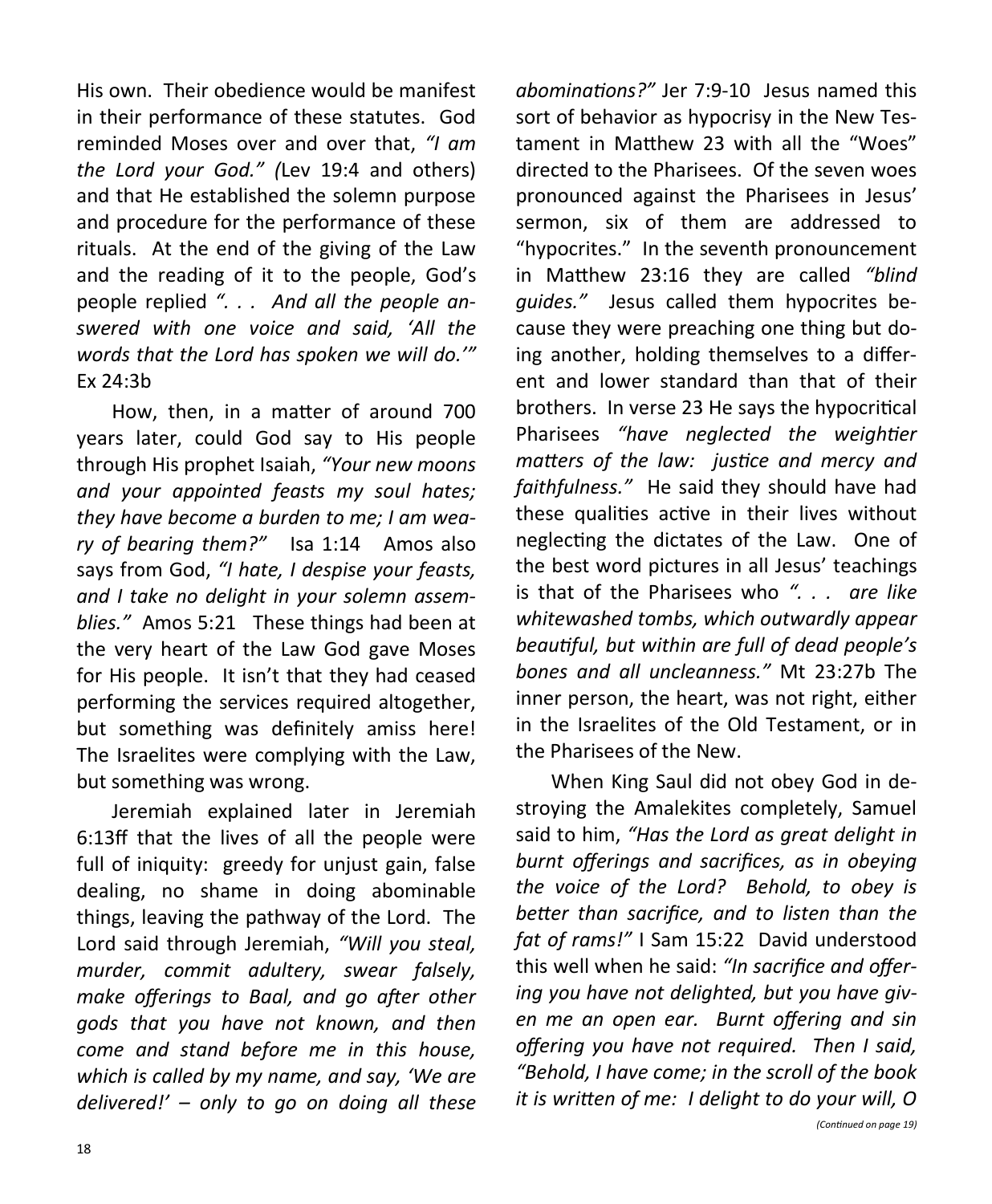*my God; your law is within my heart."* Psa 40:6-8 In Psalm 51 David asks for a clean heart because he knows *"The sacrifices of God are a broken spirit; a broken and contrite heart, O God, you will not despise."* Solomon also spoke of this matter in Proverbs 21:2-3 *"Every way of a man is right in his own eyes, but the Lord weighs the heart. To do righteousness and justice is more acceptable to the Lord than sacrifice."* God looks into our hearts and sees past our actions into the spiritual motivation for them.

The feasts and sacrifices of the Old Law have been replaced with a new sort of sacrifice for those of us living in the current dispensation. Our sacrifices are spiritual: *"you yourselves like living stones are being built up as a spiritual house, to be a holy priesthood, to offer spiritual sacrifices acceptable to God through Jesus Christ."* I Pet 2:5 We offer our bodies (Rom 12:1) as a living sacrifice. We offer praise and acts of goodness and sharing (Heb 13:15-16; Phil 4:18) We offer our prayers (Rev 5:8) and our worship. Above all God requires of us just what He required of the Israelites in the Old Testament under the Law of Moses: obedience from the heart. Studying to know the will of God is vital to making our sacrifices acceptable; then we can do what the Hebrew writer urges us to do in Hebrews 12:28-29: *"Therefore let us be grateful for receiving a kingdom that cannot be shaken, and thus let us offer to God acceptable worship, with reverence and awe, for our God is a consuming fire."* We don't want our sacrifices to become a burden to Him as the sacrifices of the Israelites did. Hypocritical worship has never been and will never be acceptable to our Lord.

# **The Deeds of the Nicolaitans**

#### Steven D. Baxley

A group known as the Nicolaitans is mentioned twice in the Book of Revelation, once in reference to the church in Ephesus which rejected them and is praised for that rejection (2:6) and once in reference to the church in Pergamum, which tolerated their teachings and is condemned for that toleration (2:15). In Revelation 2:6, Jesus simply says: *"you hate the works of the Nicolaitans, which I also hate."* Thus we see another item listed in the Scriptures as something that God (Jesus) hates: the deeds and teachings of this heretical group of believers.

There is very little that can be known with absolute certainty about what this group taught and practiced. Since they are mentioned in close proximity to those who held the teaching of Balaam, it has been conjectured that their ideas were similar to those in this other group (eating food sacrificed to idols and practicing sexual immorality – see Revelation 2:14). Balaam was the prophet in the Old Testament that taught the enemies of Israel how to entrap and snare Israel in sin (see Numbers 24 and 31). In favor of this theory is that so much of the message of the Book of Revelation is meant to remind Christians of the danger of compromising with the rampant idolatry and its affiliated practices in the pagan world. What is important to remember is that those receiving the Book of Revelation knew exactly what this group was and what they taught. The praise for the stance in Ephesus and the condemnation of the tolerance of Perga